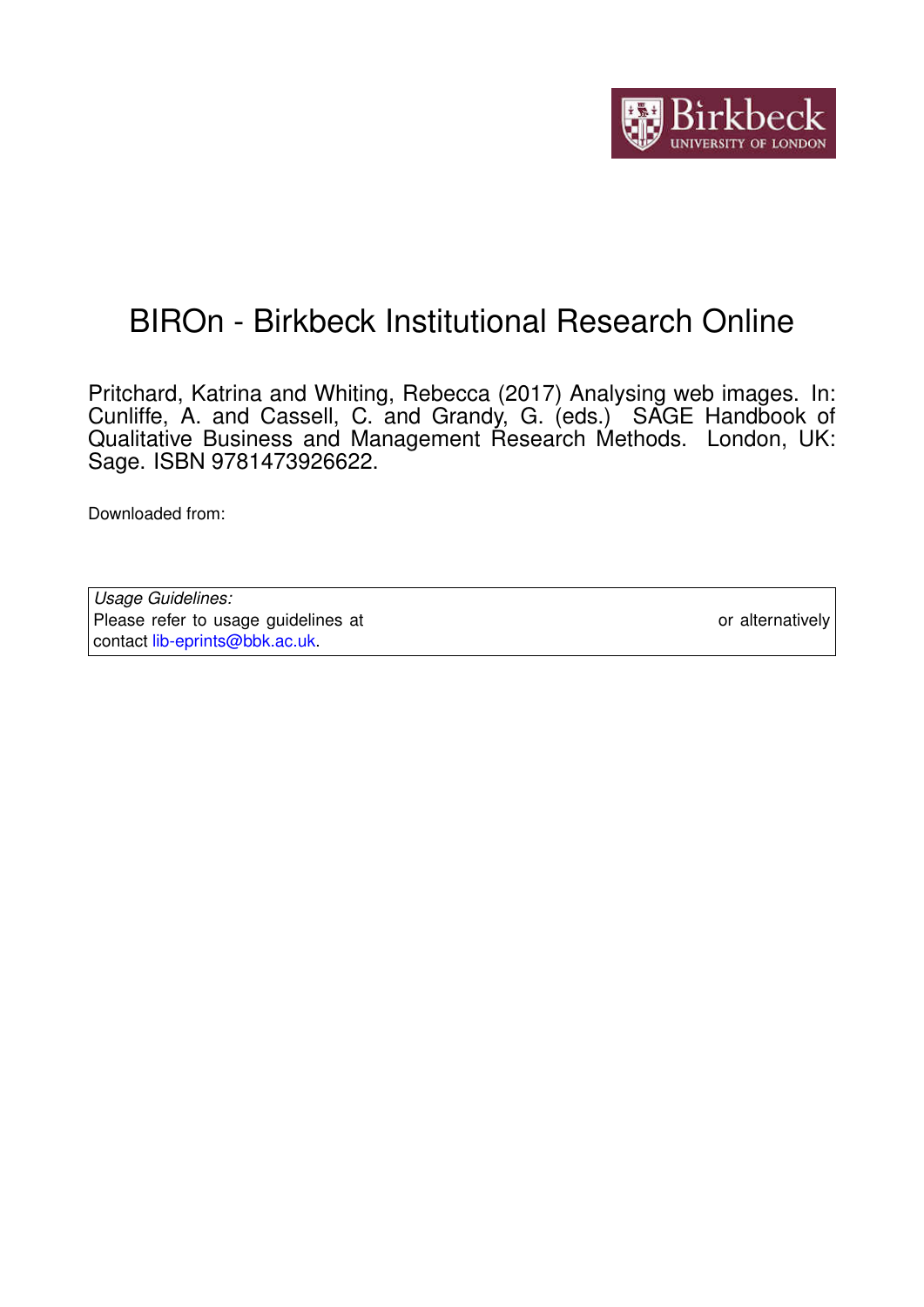# **Analysing Web Images**

Katrina Pritchard and Rebecca Whiting

## **Abstract**

The visual is fundamental to internet experience which itself is an almost unavoidable feature of our lives as workers, consumers, family members, and as researchers. However, despite the recent interest in the visual in business and management research, web images have yet to become a key focus of analysis. This chapter discusses different forms of image found on the internet and explores ways in which these might be analysed.

Imagine for a moment the internet without images. Then consider your own organizational website or one relating to an organization you are researching; look at its coverage in the news or how it promotes its products online. It is likely you may even find more images than text. We suggest that these web images offer potential insights into a wide range contemporary of work-related debates of interest to business and management researchers. Such insights might inform understandings of particular organizational processes or, as in our own research exploring constructions of age and ageing at work, inform an understanding of the internet as a critical communicative context for organizing, organizations and those working in them.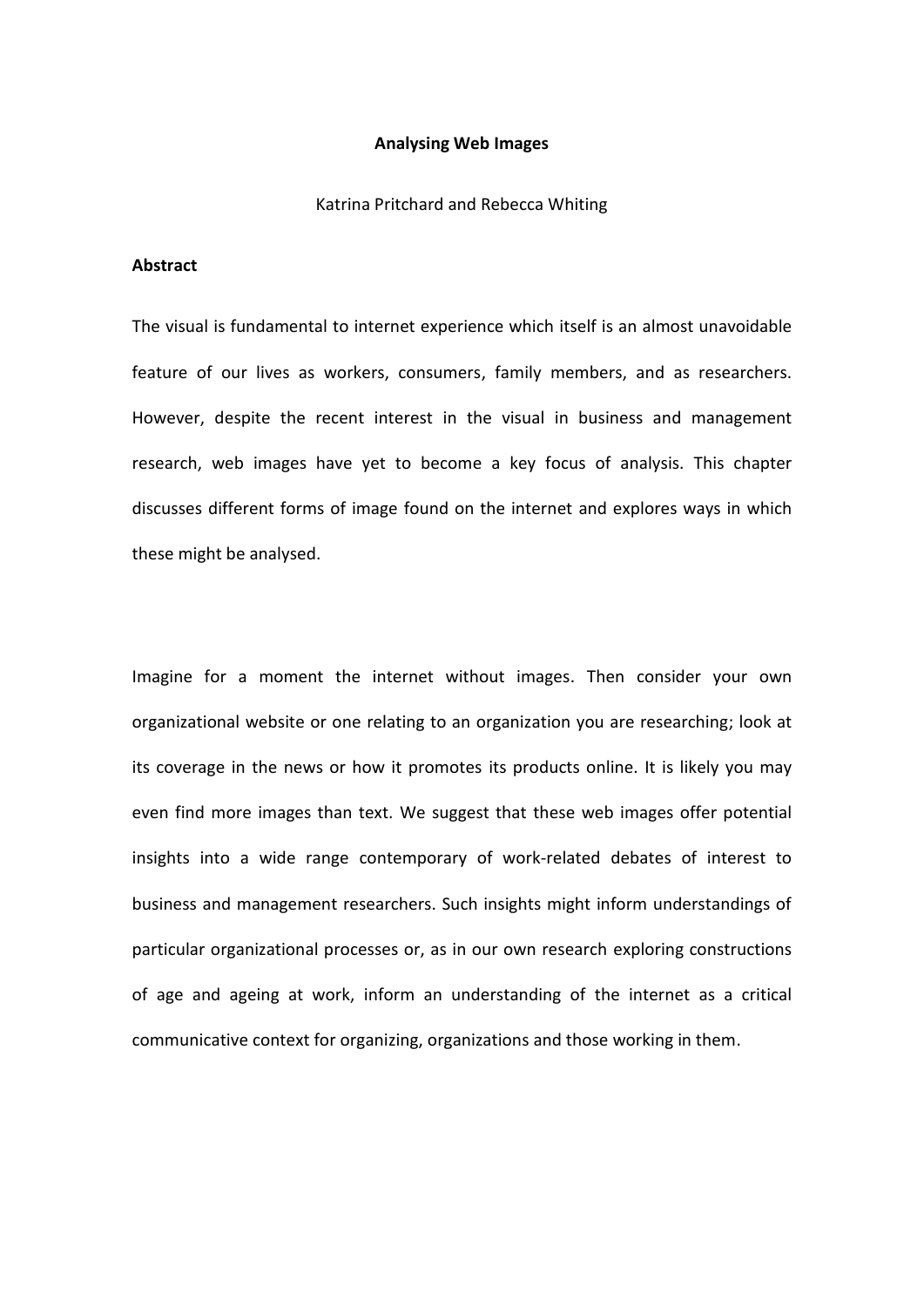In this chapter we examine the potential of these data for informing research and consider key questions to pose when setting out on such a research project. Given the variety and potential of web images we first provide an overview of these data before exploring a specific example in depth to offer further methodological examination.

#### **Key Words**

Internet, web image, visual analysis, stock photography

## **Introduction**

Having been relatively neglected in business and management research there is now increasing interest in researching the visual in a variety of forms. Within business and management, visual research has been used to analyse the way in which organizations use images, particularly in formal reporting (for example, Davison, 2010) and, via participatory approaches, as a means of exploring the experience of day to day work in across a range of organizational contexts (for example, Shortt and Warren, 2012).

Within the confines of this chapter it is not possible to provide an exhaustive or even extensive review of the burgeoning literature on visual analysis in general. There are a wide range of useful resources which offer advice and guidance on different approaches including many excellent books and journal papers (see, for example, Margolis and Pauwels, 2011; Acevedo and Warren, 2012; Davison et al., 2012; Bell and Davison, 2013; Meyer et al., 2013).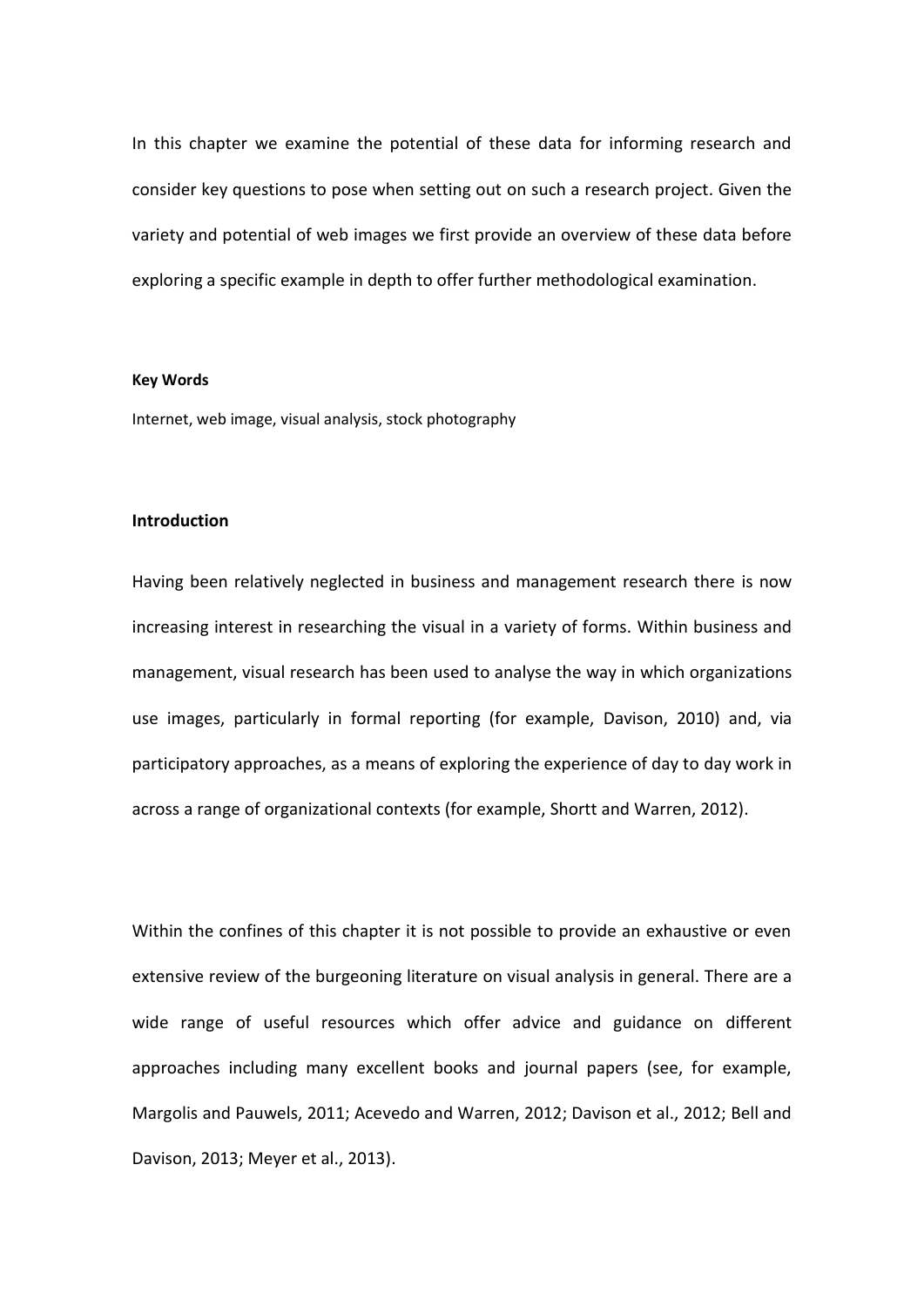Researchers have also considered the importance of the internet to contemporary organizing and recognized that understanding how organizations use the internet (in recruitment, marketing and research activities, for example) has the potential to offer insight into many areas of concern to business and management scholars. The specific relevance will of course vary between different research topics and approaches. Some researchers may want to focus on organizational use of the internet, while others might be interested in employees' online commentary on organizational life. However, it is also apparent that the internet represents a critical communicative context for understanding organizing as an emergent activity that also takes place outside traditional work places. Web images are of relevance to researchers interested in any and all of the above, not least because they are integral to much internet usage.

However, to date, business and management studies of the web have largely focused on textual rather than visual aspects of the internet (Pauwels, 2011). Perhaps similarly to the way in which the embodied experience of an interview is often reduced to a textual transcript, so engagement with the internet via web interfaces has often been reduced to an analysis of the textual components. Given the ever increasing visualization of web media (see Hodgkin, 2016 for examples of 1990's websites for comparison), it is becoming harder to ignore the volume of data discarded when such an approach is applied. Despite extensive exploration in other fields, web images are not commonly investigated within business and management research and there is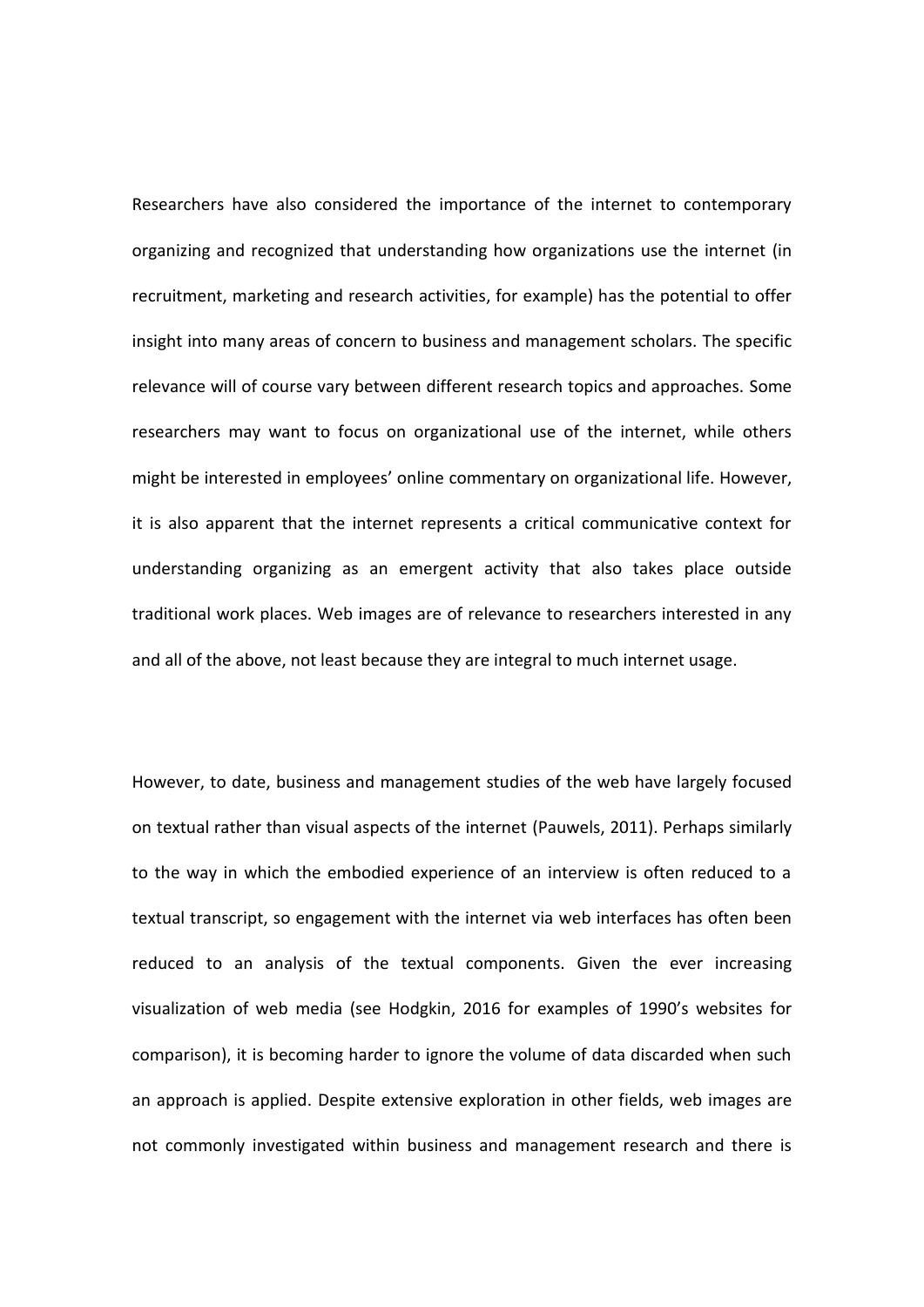correspondingly less discussion of their analysis (Bell and Davison, 2013; Emmison et al., 2012).

While there are many similarities with other forms of visual analysis there are also important differences for the researcher to consider. In particular the variety and fluidity of web images create particular research challenges (Pauwels, 2011), especially when considered alongside moves towards quantitative 'big data' (Dutton, 2013) understandings of the web. Such moves are of course themselves producing new forms of web imagery (see [http://www.keywebmetrics.com/2013/07/big-data](http://www.keywebmetrics.com/2013/07/big-data-visualizations/)[visualizations/](http://www.keywebmetrics.com/2013/07/big-data-visualizations/) for examples as varied as plate tectonics to the evolution of crayons).

After discussing the broad methodological issues in the early sections, later in this chapter we use examples from our own research (Pritchard and Whiting, 2015) which explores constructions of age at work, to provide a more detailed explanation of our experience of analysing one form of web image, the stock photograph. Used widely across the web and across a range of organizational processes these images are potentially influential in the (re)construction of understandings of age and ageing at work. While there are inevitable limitations in focusing on one particular form of web image, this does allow us to explore more specific methodological issues so that readers can then adapt and apply these to their own research contexts. Therefore drawing on our own experiences we offer some preliminary guidance for researchers in this area while recognizing that the internet is a constantly evolving and sometimes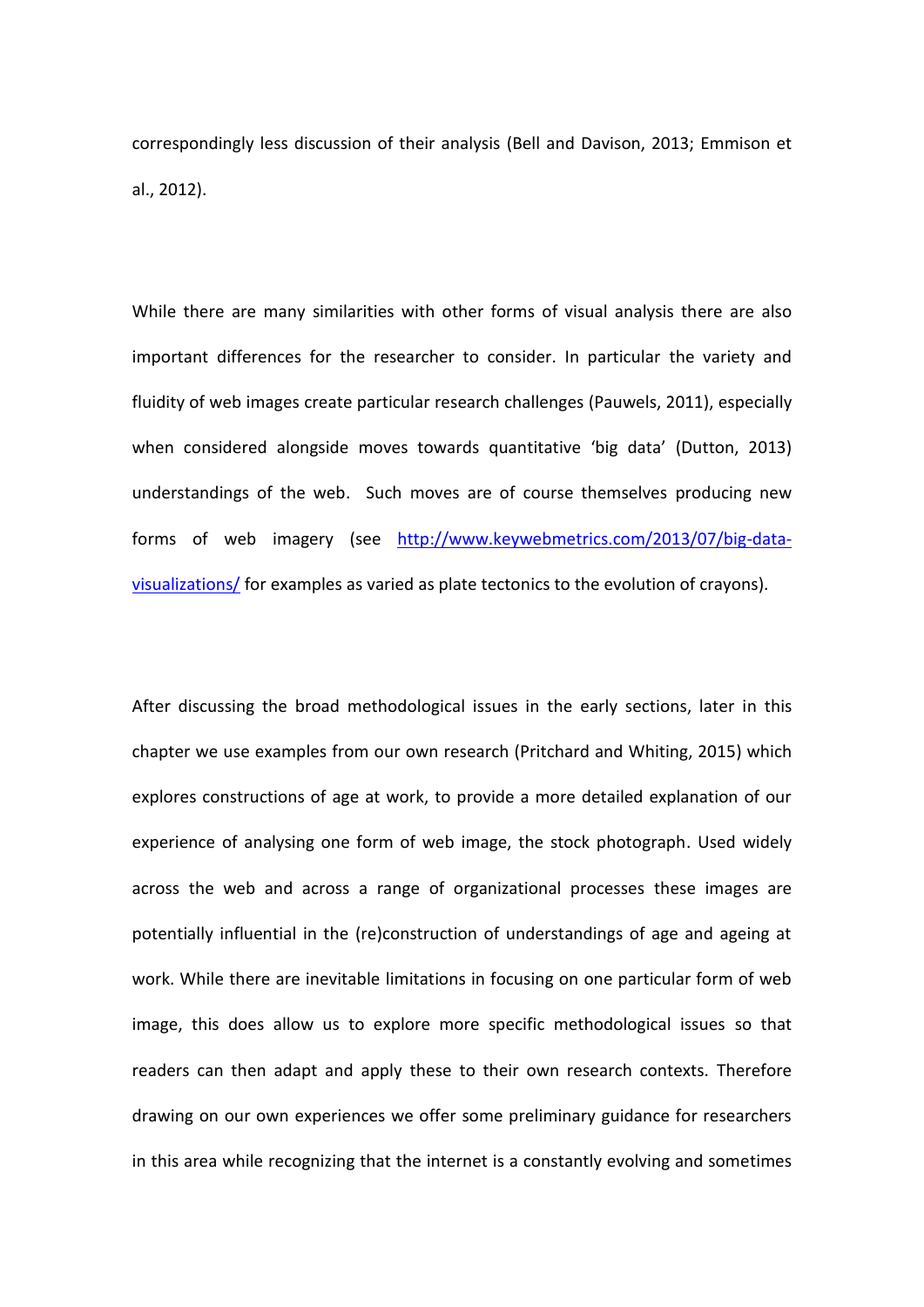unstable research context which requires re-appraisal in each new research encounter. Before this discussion we first consider the research opportunities offered by web images.

#### **Why should business and management researchers be interested in web images?**

As highlighted previously, the internet has become a prominent part of contemporary life (Kiesler, 2014) and the web has become a key area of business and commercial activity. In addition to companies that provide internet services (such as, for example, Google, Facebook and Twitter), many organizations use the internet to recruit employees, promote their products, orchestrate brands, obtain customer feedback and gather data related to their commercial activities (Loader and Dutton, 2012). In this way internet usage has become embedded in key organizational processes which may involve the use, circulation and consumption of web images.

In a wider context, topics of relevance to organizations and organizational life also feature in debates and discussions on various web media as groups and individuals engage with the internet to debate, promote or campaign with respect to management issues (Muralidharan et al., 2011; Waters and Jamal, 2011). Again, images are embedded in such debates. Take, for example, debates regarding the future of the Port Talbot steel works in Wales in 2016. Coverage on a range of social media and news websites includes still and moving images of the plant at sunset, aerial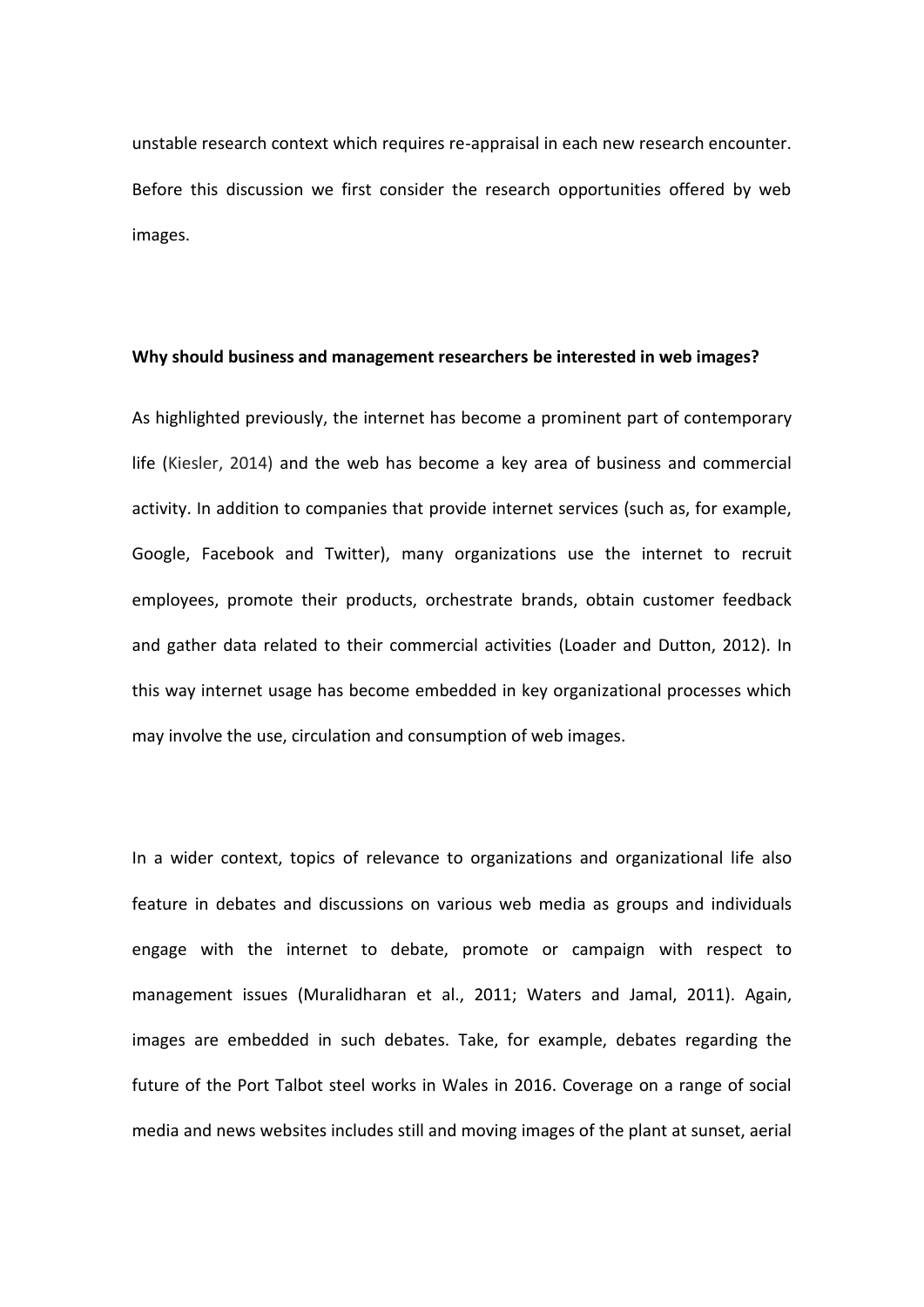photos of the area, pictures of protestors and banners, photographs of gleaming steel products and grimy furnaces along with individual photographs of key players in the government and industry (e.g. Kelsey, 2016; White, 2016). Various infographics, maps and other forms of image also feature across a wide range of internet sites and media (e.g. BBC, 2016). All of these images are produced and consumed as understandings of the steel industry in the UK are constructed and re-constituted across organizational boundaries. Researchers interested in a range of institutional, organizational and employee related aspects of business and management research might all conceivably be interested in such images. In sum it is important to recognize that key issues of interest to business and management research are entwined with internet use. This has 'impelled scholars to expand their view of organization… [re-examining] fundamental questions of organizational boundaries' (Sproull et al., 2007: 277).

Historically, internet research originated with examinations of corporate websites as business and management researchers tried to understand how organizations went about representing themselves on these new media. This has developed as researchers examined how organizational practices such as evaluation (Orlikowski and Scott, 2013) and recruitment have moved online, with interest in recruitment particularly prompted by increased use of social media (Brown and Vaughn, 2011; Madera, 2012). Here we can see how boundaries of organizations and organizational processes are challenged when web use is the topic of exploration as a variety of actors may be involved. For example, recruitment activities might involve traditional job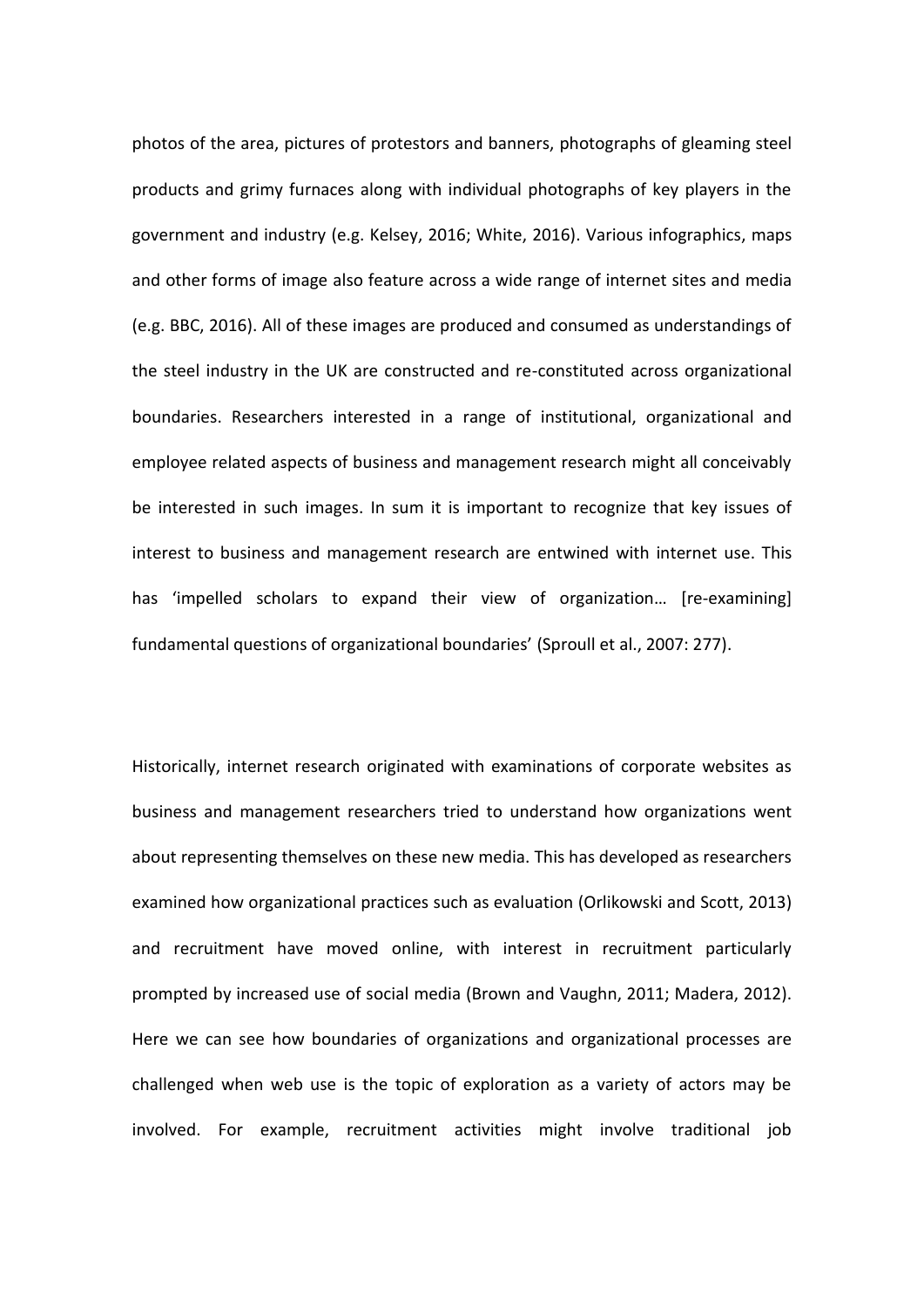advertisements but also other forms of marketing and organizational promotion across a variety of channels. While such research in organizational use of the internet has continued, others have considered how issues as varied as generations at work (Pritchard and Whiting, 2014), corporate social responsibility (Coupland, 2005), diversity (Merilainen et al., 2009, Singh and Point, 2006) and work-life balance (Mescher et al., 2010) are socially constructed on the web. Thus research is starting to move beyond traditional organizational boundaries.

However it is still the case that most studies focus on textual aspects of web representation and/or communication, as in the above examples which examine constructs of interest to management scholars. While many studies include consideration of the ways text is represented and the presentation of website interfaces, web images have received less attention, despite explicit calls in areas such as gender studies (Acker, 2012). This is not the case in fields such as sociology, communication or media studies for example (Bell and Davison, 2013). Here, studies cover considerable breadth ranging from investigation into young girls' consumption of media images (Jackson et al., 2012) to representation of disease (Asberg and Lum, 2010), child poverty (Fink and Lomax, 2014) and the digitalization of war (Chouliaraki, 2015). Others in these fields have looked at the role of the web image in communication processes more broadly, considering new genres and analysing forms of representation (Koliska and Roberts, 2015; Caple and Knox, 2012; Adami, 2015). These citations merely hint at the range and scope of literature available since an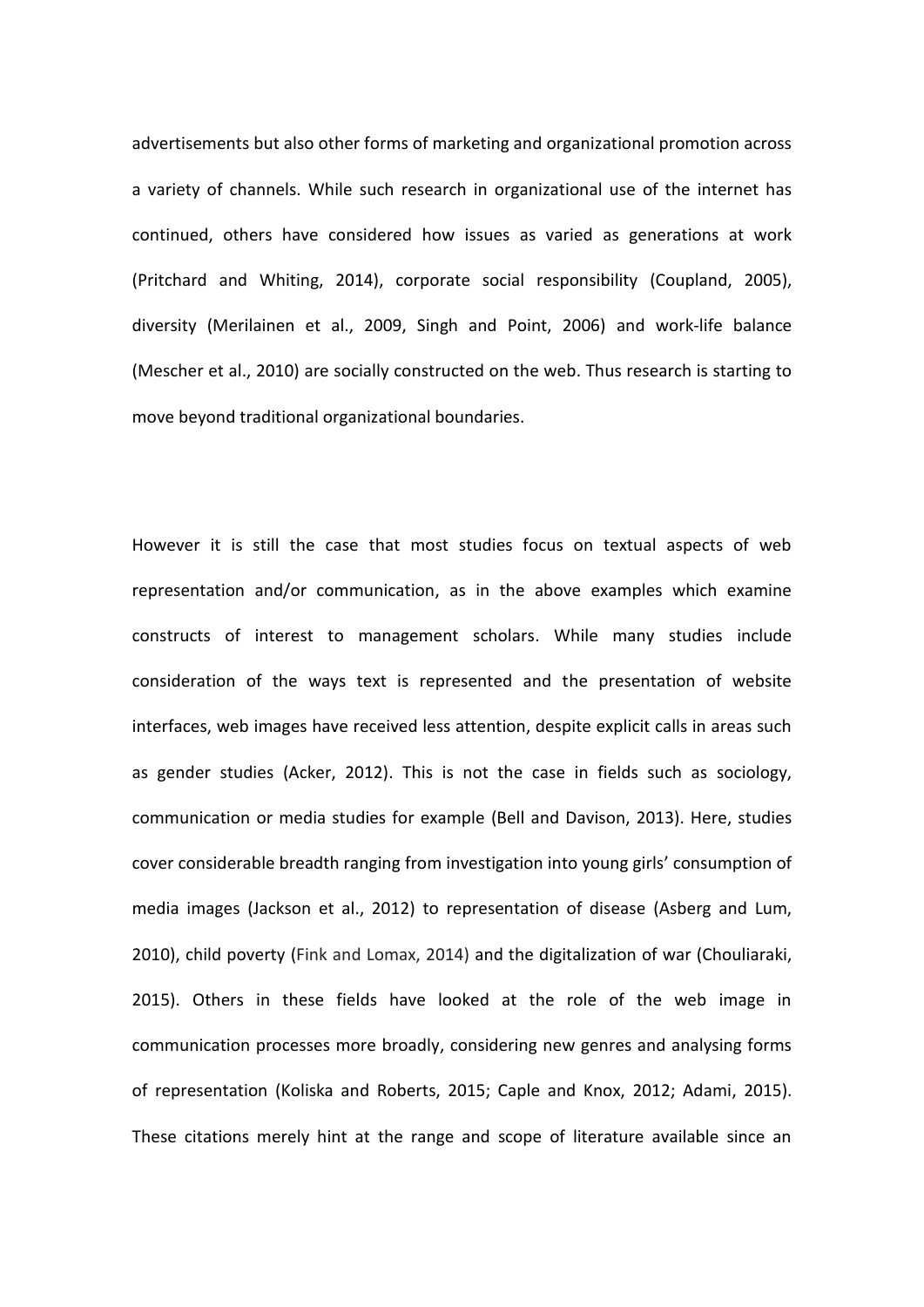extensive review is beyond the scope of this chapter. Individuals researching specific topics should bear in mind the need to venture beyond traditional boundaries of business and management studies to explore literature relevant to their particular undertaking.

Where research in business and management studies has included a consideration of web images, our review suggests that a common approach is to categorize and count the visual elements (Elliott and Robinson, 2014). For example, Delmestri et al. (2015) present an analysis of the emblems and logos of 821 universities in a study of webbranding which uses content analysis to produce a typology of representations. This offers a useful consideration of a particular genre but sees the image translated and quantified, taking it beyond the scope of a volume which focuses on qualitative research.

Therefore while Emmison et al. (2012) recently highlighted how using web images poses both advantages (wide range and vast quantity of accessible images) and disadvantages (danger of overload and problems of authenticity) to researchers, it remains an under-researched genre of visual image in business and management studies. However before we can consider the analysis process in detail it is important to unpack the form and variety of web images available.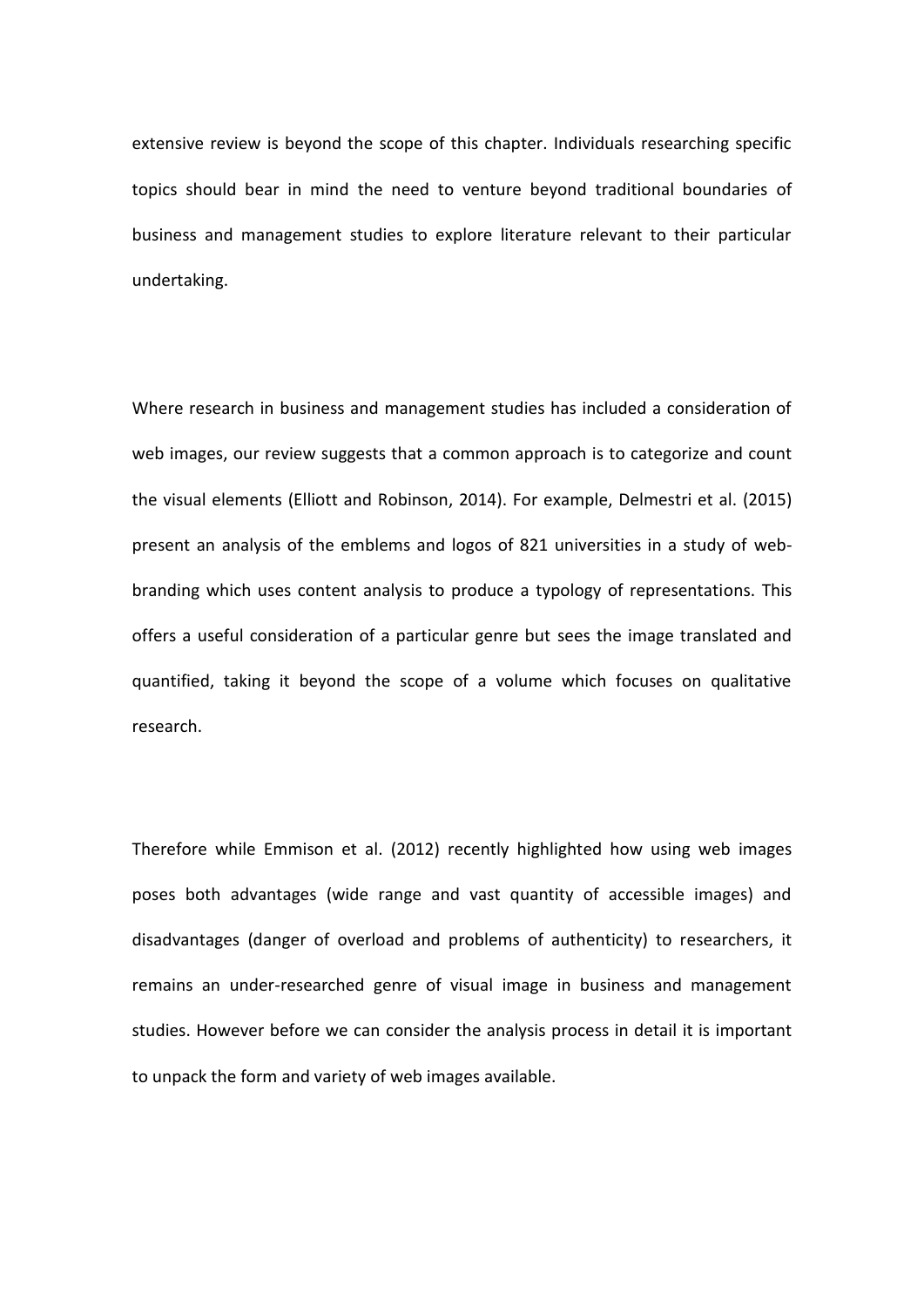#### **What are web images?**

Before considering what we might do with web images within a particular research project, it is first worth considering what sort of data we are dealing with. At first glance the answer to this question might appear simple since surely a web image is any image that is accessed via the web, but this hides a huge complexity.

We start with what we mean by 'the web'. Here we are using this term as shorthand for Web 2.0 which refers to the evolution of the internet into a more interactive space (Coover, 2011; Fleischer, 2011). The terms web and internet are very commonly used but belie the variety of technologies involved and the myriad ways we might engage with others via these technologies (Markham, 2008). In some cases, web media recreate or make more easily accessible familiar print formats (such as a newspaper or company brochure). However, new forms of web media and means of communicating (such as blogging and tweeting) are now available. Organizations might use the internet to simply move an organizational process online but new processes and means of organizing might also emerge; all of which can incorporate a wide variety of images.

How we interact with the content and each other (as we like, share, recommend or retweet for example), both within and between different media, creates a dynamic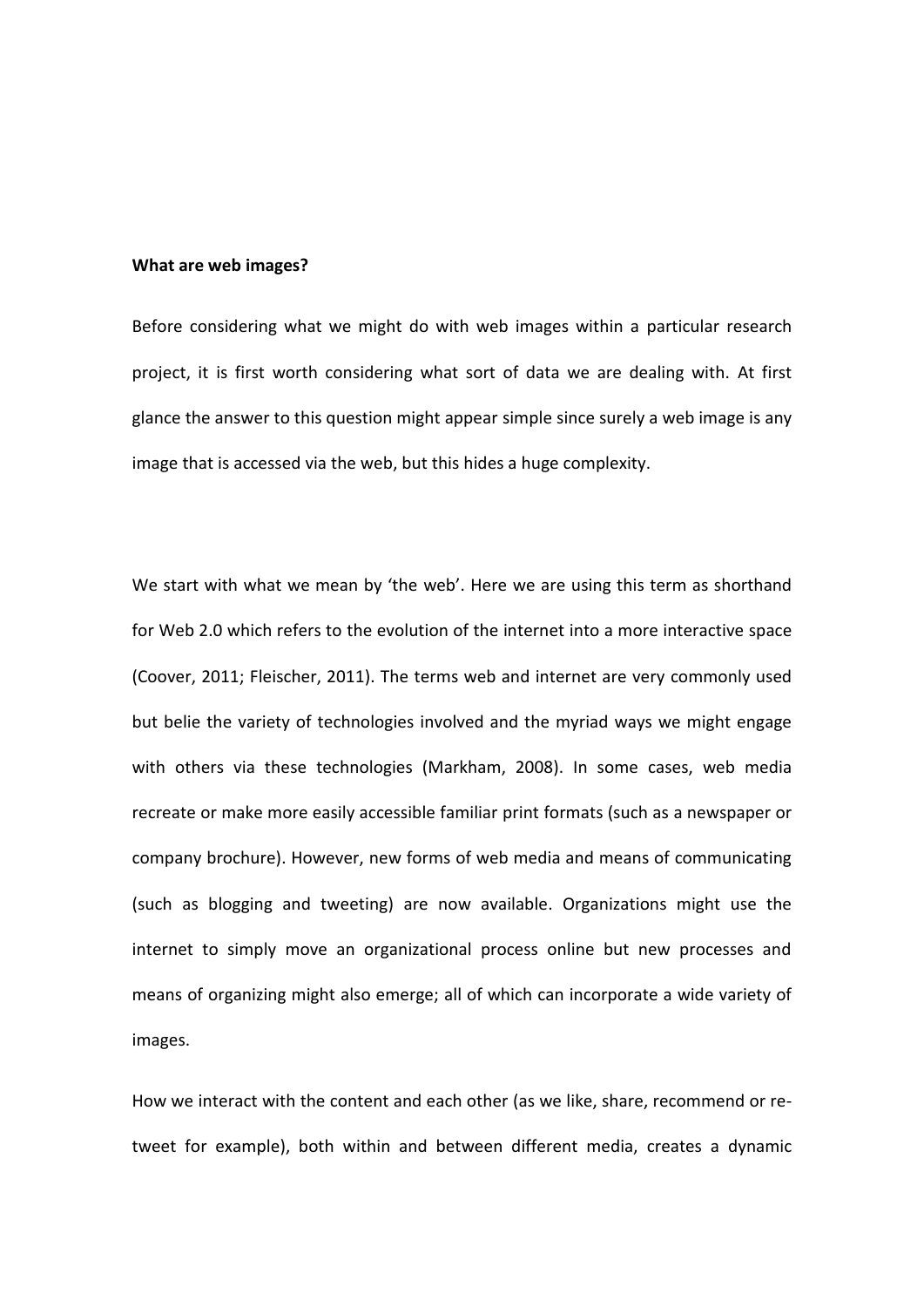context (Pauwels, 2011) across which images are scattered (Bell et al., 2014). The constantly changing nature of what might be available as data makes this a particularly challenging environment in which to conduct research (Hare et al., 2014).

As the web has evolved and is used in ever more complex ways by an increasing array of users (inside and outside of organizations) for a seemingly endless list of purposes, so images are spread and shared across our interactions (Bell et al., 2014). Our engagement with web content thus becomes more complex as Fleischer suggests that 'a new type of active subject emerges: the prosumer (producer and consumer)' (2011: 538). This complicates our understanding of who has created or produced an image on the one hand and who consumes or views it on the other. At the same time it is suggested that boundaries between the online virtual world and our offline experiences are becoming increasingly blurred (Tonks et al., 2015). Images (along with many other forms of content) may move between these 'worlds' as we share them both virtually and in other forms of interaction. Within this complex context, Rämö goes so far as to suggest that in 'today's hyper-mediated society, images are in higher circulation than words and print, and there is a shifting relationship between word and image' (2011: 374). To illustrate this, taking an example of one form of image and one form of sharing, Tonks et al. (2015) report that at least 250 billion photos have now been uploaded to Facebook.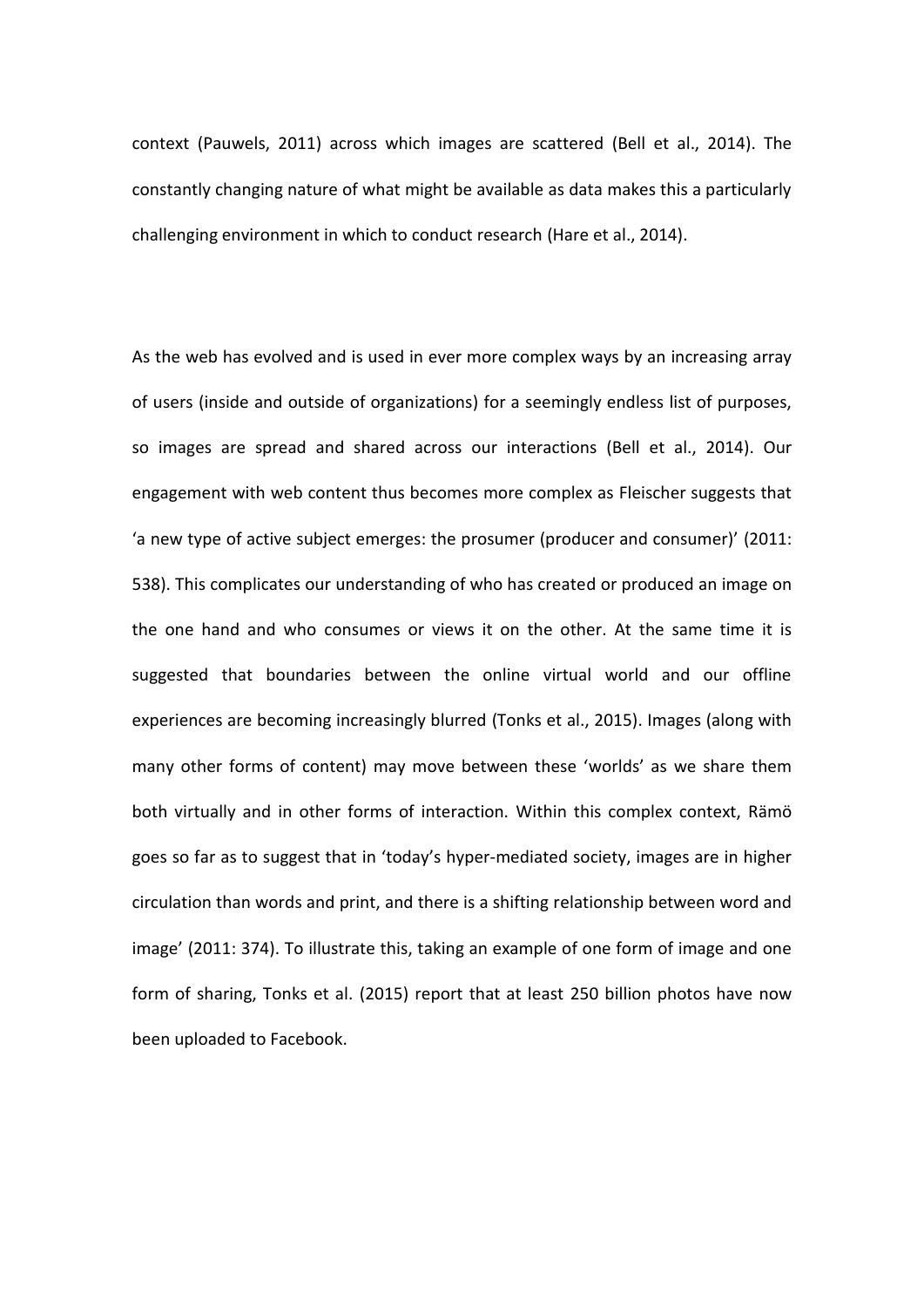From our own experience, we suggest that reflexivity in a research project involving web images needs to start with an appraisal of our own understandings of the internet. In particular we suggest that as researchers we should unpack our own use and understanding of these complex digital contexts (Pritchard and Whiting, 2012a). We found that our personal and research use of the internet shaped our views on how we 'saw' different images and regarded them as data. Indeed as our research in this area has progressed so our own use of various social media such as blogs (see for example our own research blog: https://ageatwork.wordpress.com/) and twitter (e.g. via @ageatwork) has increased as we use these to share and discuss our research. In this way the internet has become both the subject of and the medium for our own reflexivity.

Having considered the complex context of the web, we now review our understandings of web images. Given the variability and complexity of web images it is useful to apply a framework that can help us make sense of these data as we encounter them. Baetens (2013: 180) suggests that we can take three different approaches to understanding a web image depending on whether we focus our attention on 'the image properties, its use and or its social or cultural status'. Looking broadly at these areas is often the first step as the researcher seeks to unpack or discover what can seem rather basic information about the image before it is subjected to what we might think of as analysis proper (Pauwels, 2011).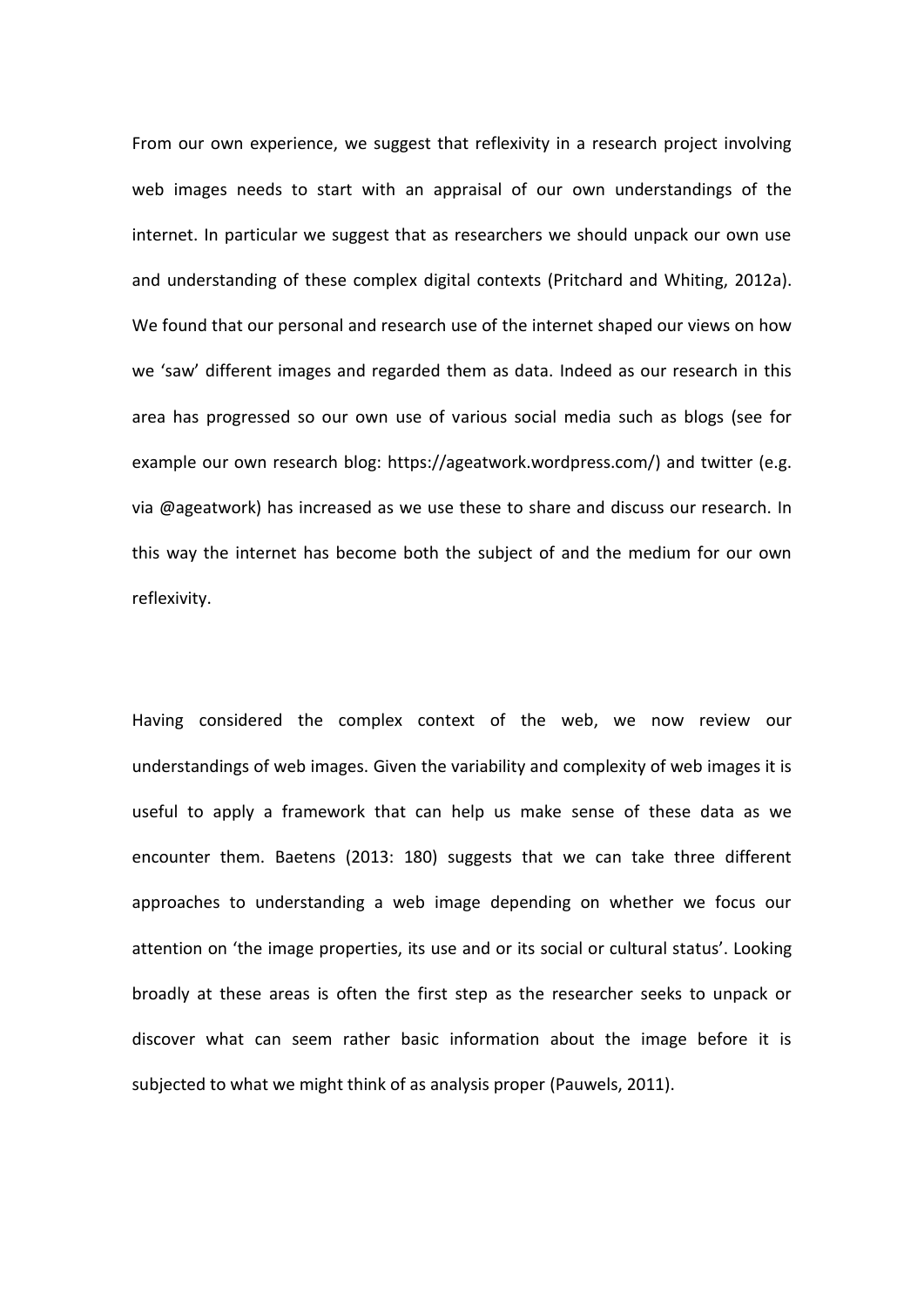Below we use these different foci as prompts to pose questions that enable us to unpack a web image:

- Image properties: What form does the image take? What do we know about the origination of the image?
- Image use: How does the image sit within a particular web context? How are images experienced differently via different forms of access?
- Social/cultural status: What is the purpose of the image? How is it being reused or remarked upon?

*What form does the image take?* At the most basic level this involves deciding that we know what we are looking at. Making an initial assessment of the form of image is a useful starting point. For example, it is important to consider whether the image is still or moving and what medium has been used. It might be possible to assign an image to a particular genre such as a cartoon, a map or a photograph (or a specific sub-genre such as the stock photo, as we explore later). Indeed it has been suggested that we are seeing new genres emerge, such as the selfie (Koliska and Roberts, 2015). However this categorization may not always be straight forward. An image may be a composite of forms either originally or because it has become composite as it is posted to the web (for example, a photograph of a painting). Further changes can occur as an image moves across the internet and is shared in different ways.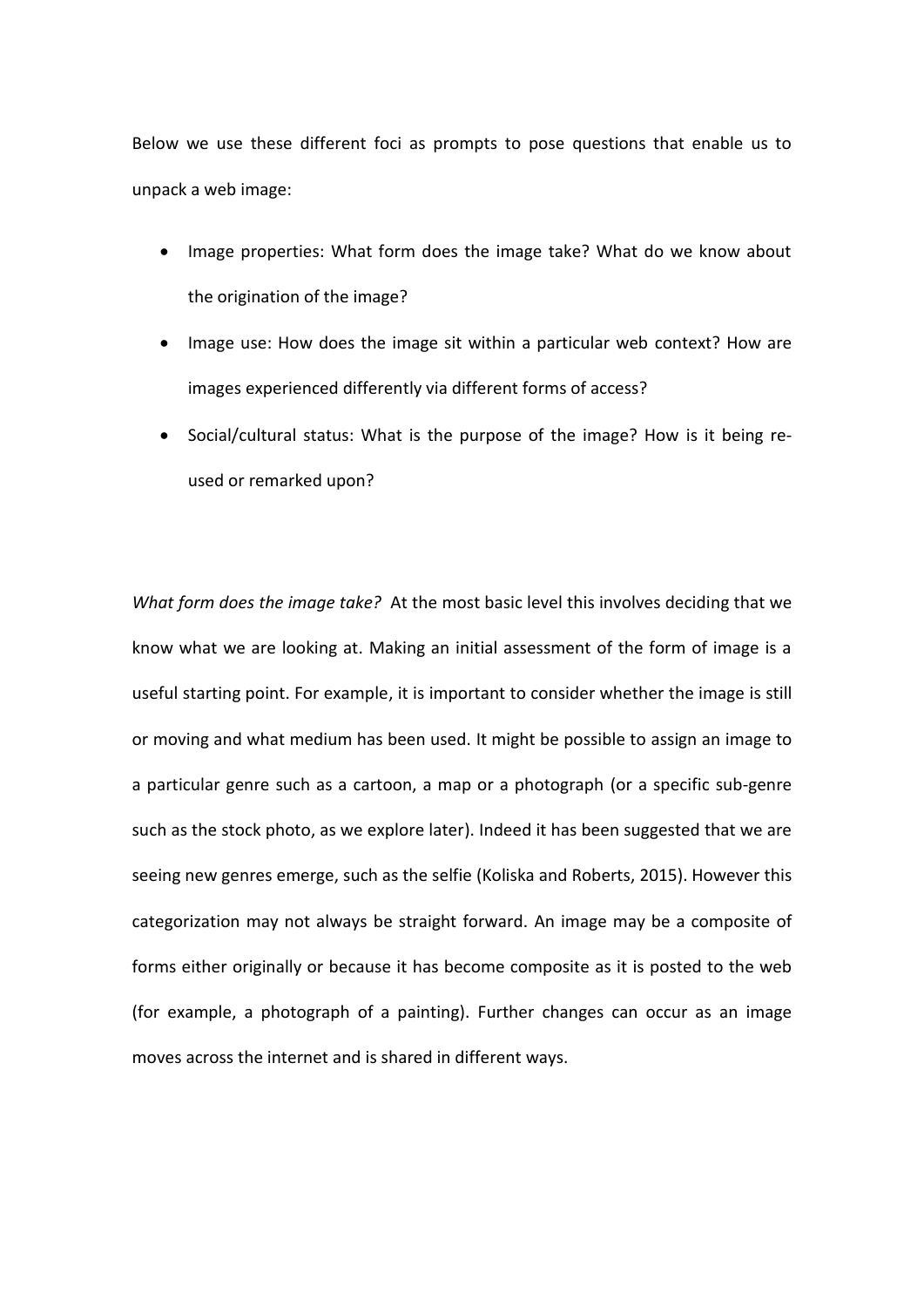Different visual media have well-established research traditions and it will often be necessary to consider these further once an understanding of the form of web image is reached. For example Barthes (1977; 1981) work on photography is still very much in use when analysing photographs on the web despite predating widespread internet usage for the posting or sharing of photographs. However when web images comprise complex or composite forms and are not easily categorized or fit into many categories, they may need to be analysed from multiple perspectives. This may have implications for how the research project proceeds and in particular for the number of images that can be analysed. Later on we explore these implications in an example of our own research practice.

*What do we know about the origination of the image?* We might suppose that an image used in a particular web context has been created specifically for that purpose. However it is common for images to be purchased (from a stock image agency for example), or acquired via other (sometimes unofficial) means and then re-used. Some images may have been shared and circulated many times and perhaps been modified with each use. In our own research on age at work we have found images were sometimes manipulated to increase the apparent age differences of those portrayed. In one example from a news site we found that an image posted to illustrate a story about the battle between generations was very different from the original found on the photographer's own webpages, which was labelled as showing a different sort of battle, one between political parties. The terms 'airbrushing' and 'photoshopping' are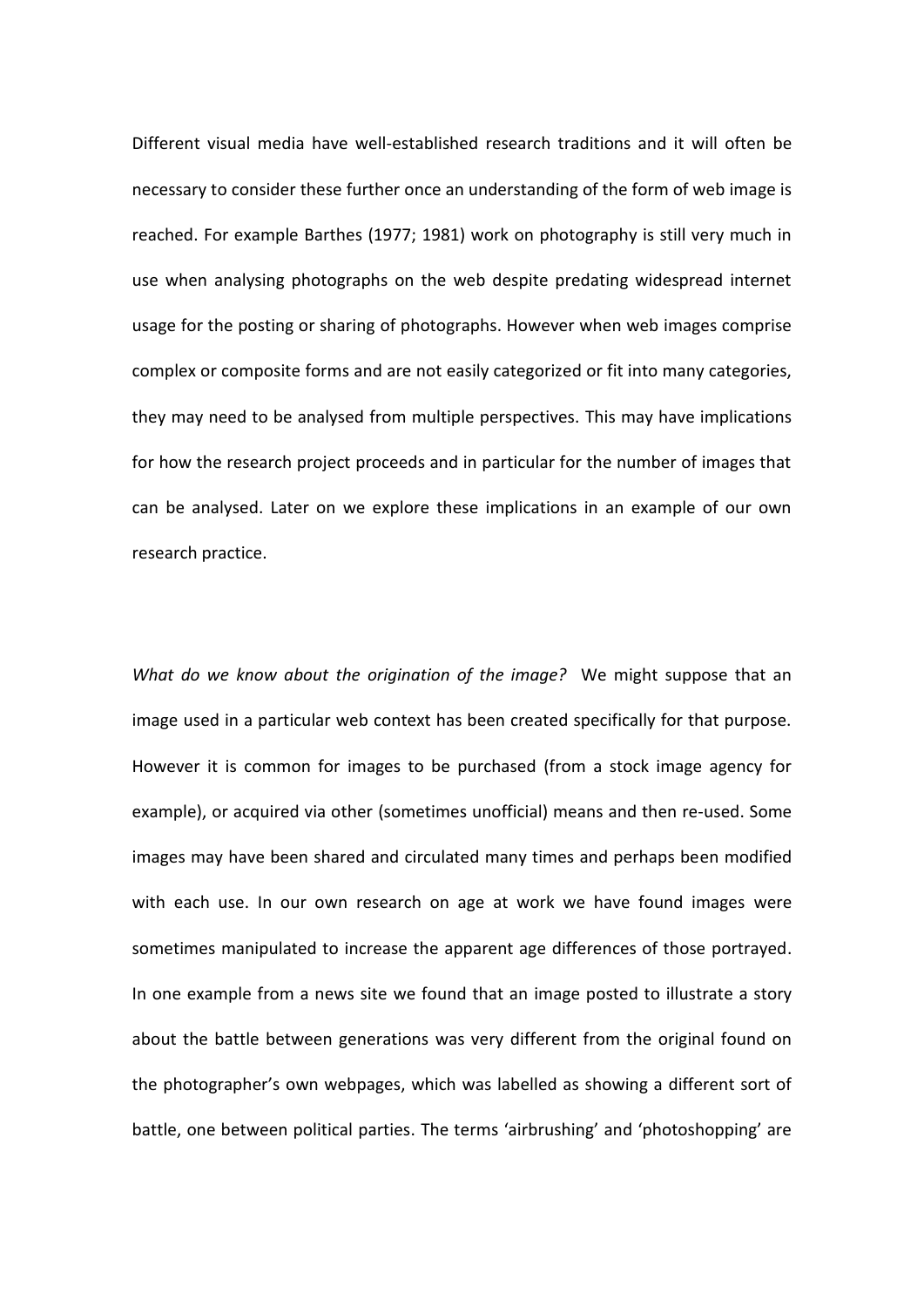now in common use to refer to the general practice of digitally editing photographs. Such digital editing may also include cases where an image has been censored via cropping, removing elements, pixilation or other form of redaction.

We might be tempted to assume that those images used by organizations are indeed images of that organization, its members, its buildings or materials. However it is important to consider that usage is no guarantee that we know the origin of an image. Similarly, we might assume that images posted on a personal webpage or social media account are taken or developed by the person to whom that account belongs. A popular news story (BBC, 2015) covered (with use of web images) the argument about ownership and rights to a 'selfie' produced when a monkey took its own photograph by pressing a camera left on a tripod, illustrating the range of actors that might need to be considered. Moreover we are seeing an increasing blurring between off and online contexts as it becomes ever easier to repurpose images (for example, by scanning) for use on the web. The issue of authenticity is thus a common area of discussion amongst those that analyse web images. For example, Rawlinson and Perraudin (2015) highlighted the issues that arise when stock photos are used to represent 'real' people (in this case individuals in receipt of what the UK government terms 'out of work' benefits) in promotional materials (here such accounts were later described as illustrative stories). Although originally part of a printed leaflet, both images and text were widely shared on the web via various social media as their authenticity became the subject of widespread debate.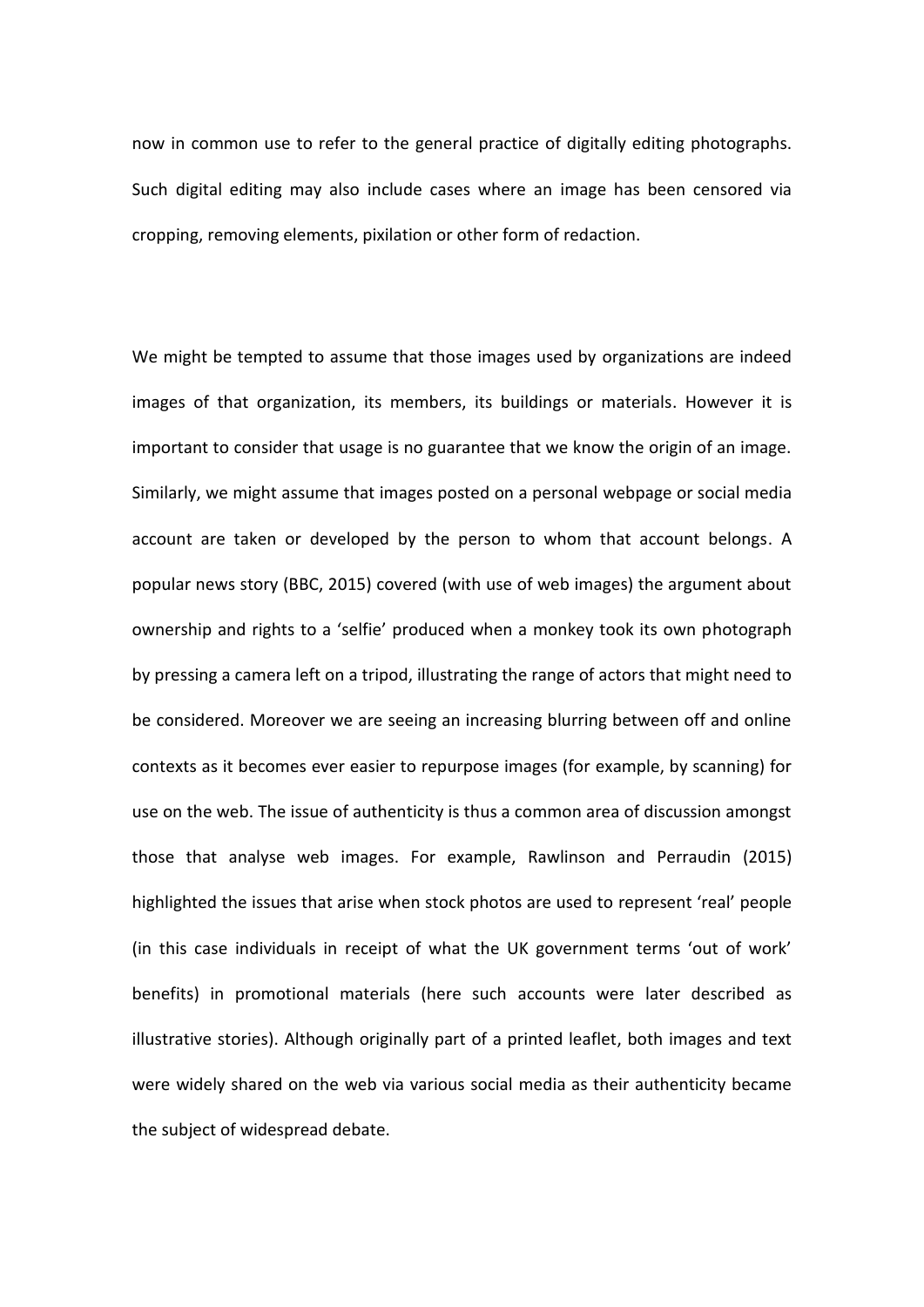*How does the image sit within a particular web context?* We can no longer talk of the web or the internet in singular or static terms. An image might be encountered in a huge variety of ways on the web, sometimes intentionally but also unintentionally (for example due to autoplay, malware or pop-up adverts while browsing). Indeed the autoplay (in which a video plays automatically when the website is loaded) of moving images on some websites has been hotly debated, particularly when the individual might not otherwise choose to view the footage (for example the autoplay on some websites of footage of a shooting, Tomchak and Wilmer, 2015).

For those interested in researching management and business, an image might be the gateway to an organization's website or might offer an interactive means of following a particular news story about an employment related issue (Coover, 2011). Some images might be permanently available but others might appear only for a short space of time. An image may only be visible for a few days before being replaced by a more recent representation or perhaps disappear as the accompanying text or other web elements are deemed redundant. In our own research we encountered a situation where an organization released a report related to the topic of age at work via their website. Our initial view of the report showed an image (stock photograph) of 'hoodies' had been used to illustrate a group of young people on the report cover, however when re-visiting the organization's webpage a few days later we found that the image had been changed to one of smiling, smartly dressed young people.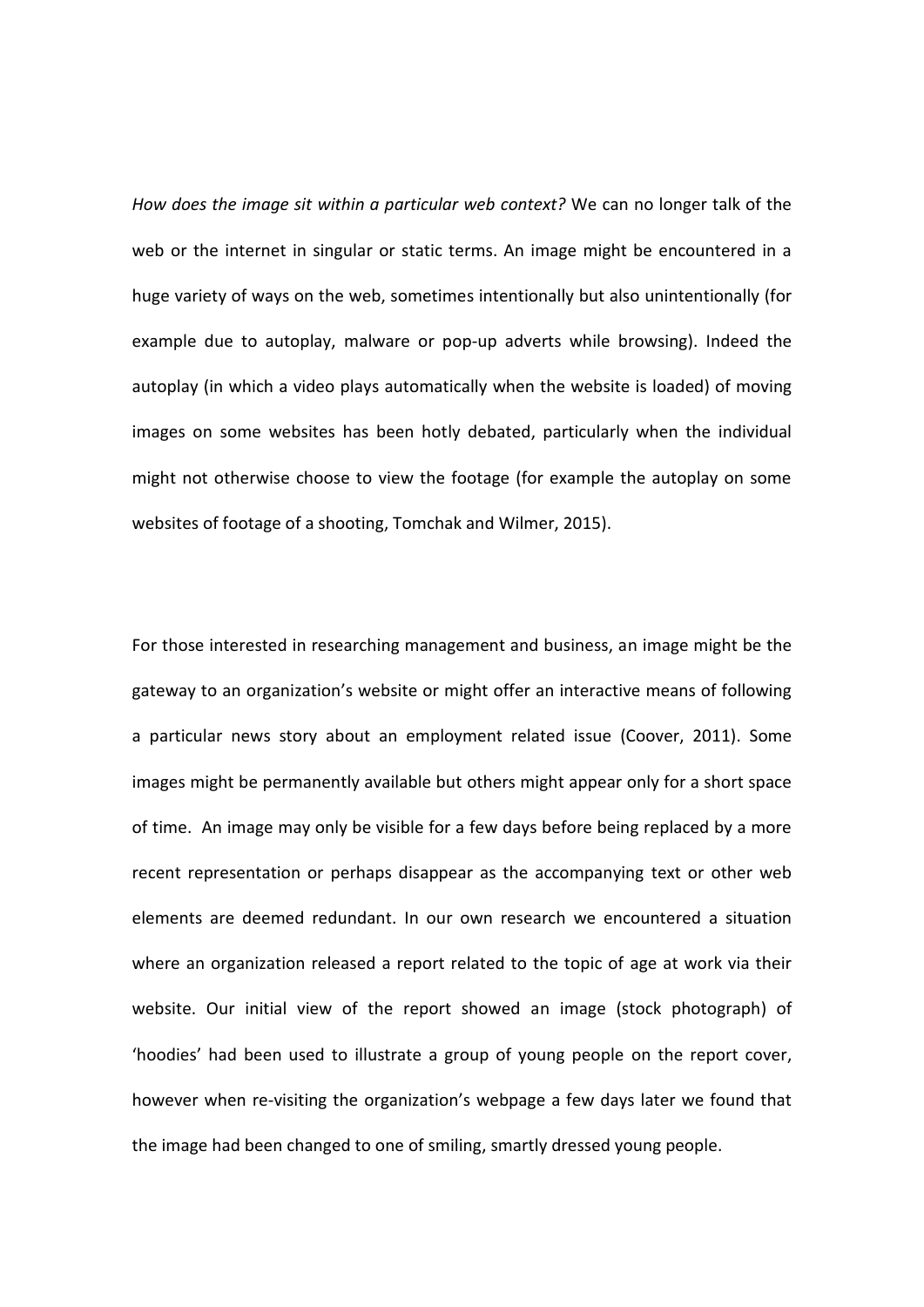*How are images experienced differently via different forms of access?* The web, and therefore web images, can be accessed via many different technological means. At one time a desktop or laptop computer was the primary means through which we experienced the internet. Handheld devices such as smartphones and tablets are now common place with wearables  $(1)$  seen as the new emergent technology. However other fixed access devices such as game consoles and smart televisions are also increasing in popularity.

To explore the differences we can compare our experience of using a web or social media site via, for example, a computer and a hand-held device such as a smartphone. How we are able to view the image and interact with it will differ depending on the device capabilities. However, the web context surrounding an image is often context sensitive and may also reflect our personal internet usage. In our research we found a wide variety of advertising appeared depending on which of us had accessed the webpage to download the image, advertising that was also influenced by other family members' use of our devices.

*What is the purpose of the image?* While this can be the subject of in-depth analysis, it is also useful to ask this question at a high level, perhaps when the researcher first encounters the image (Schroeder, 2007). Often we infer the purpose of an image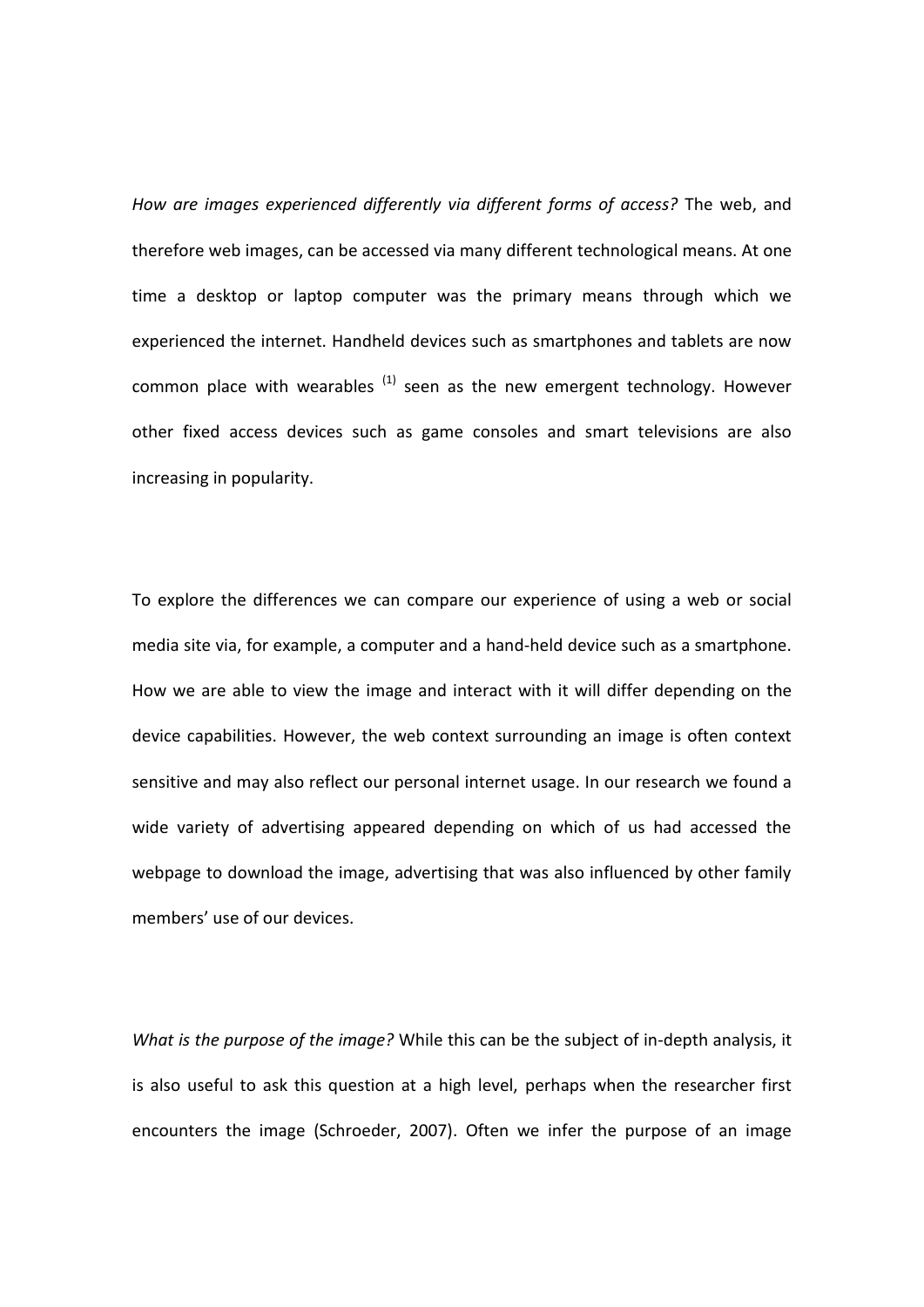based on our personal experience of the web and the norms that we are familiar with. We have already commented that a reflexive review of our own assumptions is a useful starting point in the research process. However a further question to ask here is what we assume about the purpose of the image when we first view it; did we categorize it in some way as for example an advertising image, as a photo of a particular person such as a CEO or see it as a capturing an event that is reported in the news. In this way our initial assessments could lead us to considering the ways in which the web image is being positioned in relation to organizational processes. So extrapolating from the above: an advertising image in relation to marketing; an image of a CEO in relation to leadership; or an image used to illustrate debates about senior management pay. As well as viewing the image itself, this assessment may involve consideration of the positioning of the image in relation to text and in particular if there are textual cues surrounding the image. Captions and sub-headings can be of critical importance here (Caple, 2006) as well as relations to other images or features of the webpage. At this stage it may become essential to consider the focus of the image itself in relation to the research question and consider whether analysis of other elements might be included. Most commonly in business and management studies this might include adopting a broader discursive approach to consider text and images together (Bailey et al., 2009) or extending this to a multimodal analysis which reflects an interest in 'different modes and media of communication' (Bamberg, 2010: 897).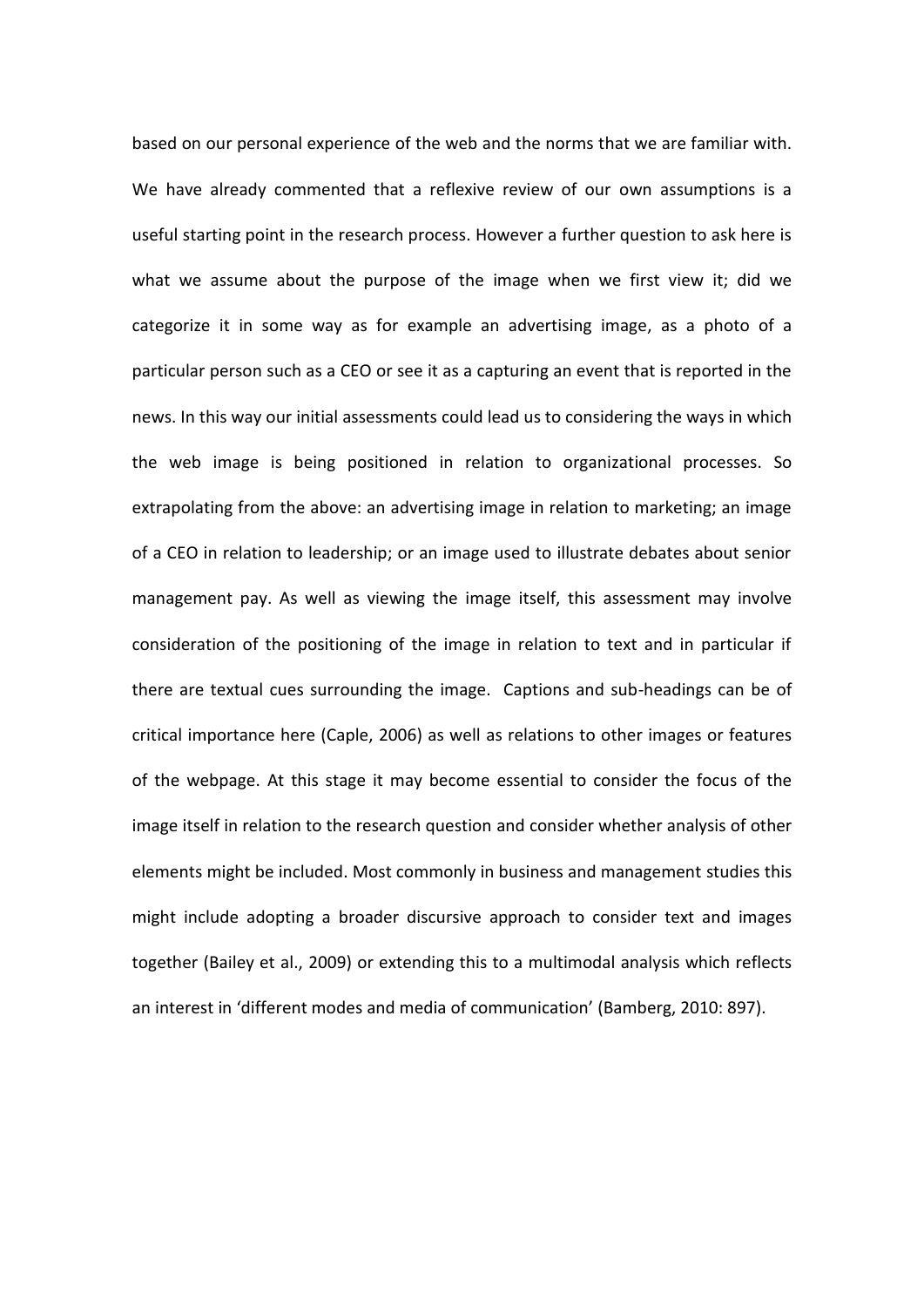*How has it been reused or remarked upon?* Rose has highlighted the need to pay attention to the online circulation of web images (2015) in addition to her previously identified 'three sites of production, the image itself and its audiencing' (2012: 19). In the examples above of selfies (whether by animals or humans) and those in receipt of government benefits, we have already seen how circulation and comments online can provide a further focus of analysis. This recognizes that images that might start off within a particular organizational process or context do not necessarily remain contained within it. This may require a research approach that moves beyond downloading or collecting an image for analysis to one which involves tracking or following an image over a period of time. This may pose further challenges for the researcher in deciding where and for how long such tracking might continue although the availablity of free tools such as Google image search (which enables search by uploaded photo as well as text search term) can prove useful here.

Asking these questions about the image properties, use and status (Baetens, 2013) offers a useful starting point for exploring web images. The answers to these questions may not be straightforward and several iterations may be necessary during a research project as the researchers' understanding shifts and changes as they become more familiar with the research context. However it is also important for a researcher to consider in detail the particular area of web imagery they are planning to research. Our own interest in web images has to date focused on a particular form – the stock photograph.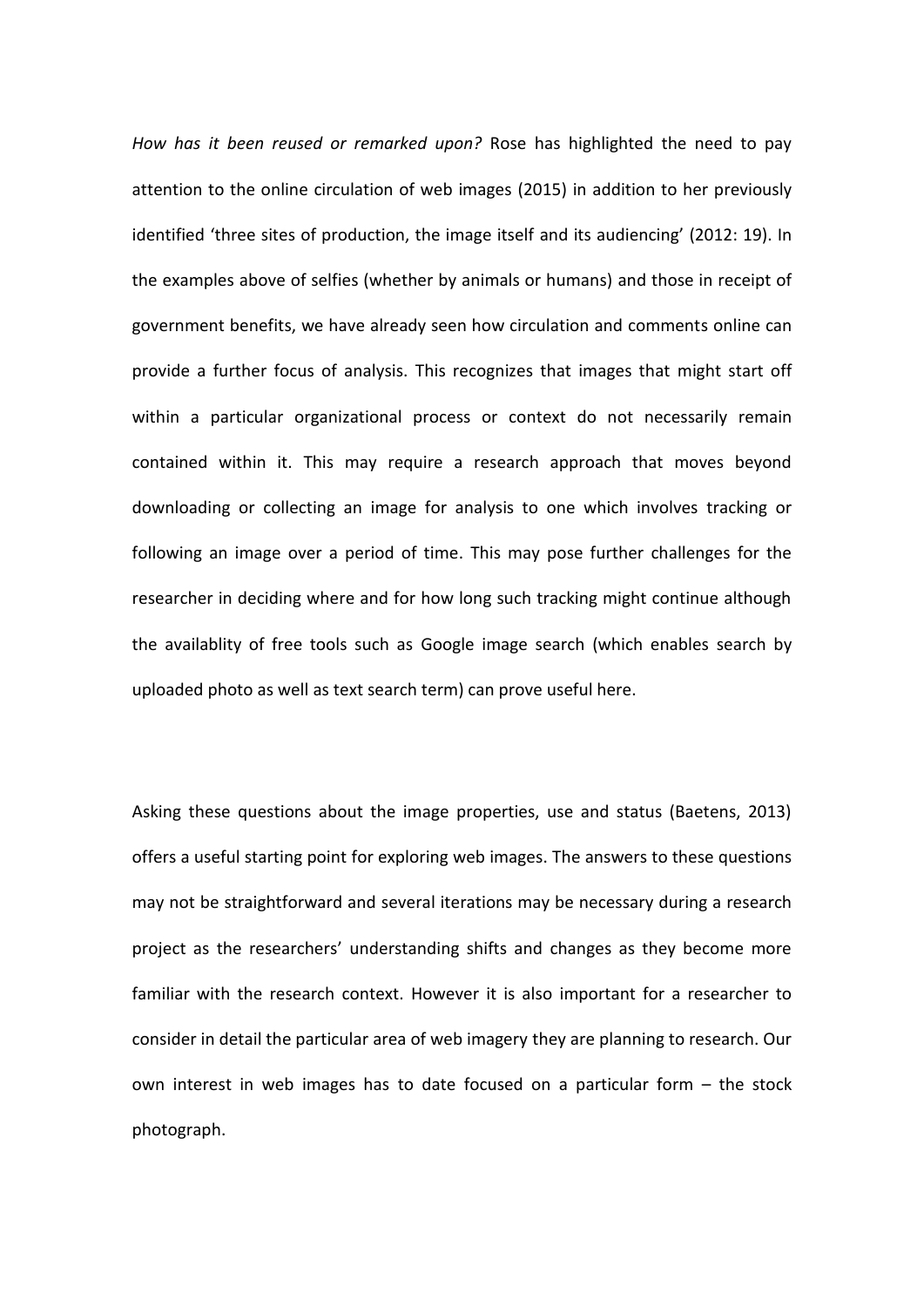Stock images tend to be deliberately constructed using actors to depict a scene which may utilize props or staging (Ward, 2007). They are generally used to avoid the cost and time implications of commissioning a new photograph; this is especially useful for organizations who wish to quickly access a range of quality images. Organizations such as Alamy and Getty act as a mediator between photographers (both professional and amateur) and those seeking to use the images (van Dijck, 2008). Indeed, it is usually possible to identify a stock image by the attribution to a photo agency which may appear either instead of or alongside the photographer's name when the image is displayed. A successful stock image needs to be highly saleable; it must therefore fit a broad range of requirements and thus they may be generic and stereotypical (Ward, 2007). There are several stages or constructions of the image. Firstly the photographer's own ideas of what the image might represent, but, secondly, this may then be reviewed and repositioned (for example by tagging the image with a variety of popular labels) by the stock image agency to maximize sales. Thirdly, those purchasing the image do so with a particular use in mind. Therefore it is important to consider that 'the purchased image goes through a stage of recontextualization – combination with texts and other images and graphic elements during which it is often substantially altered' (Frosh, 2001: 634). Finally of course, the image is subject to interpretation as we view it alongside other elements via the web. (See both Frosh (2001; 2002) and Machin (2004) for a more extensive consideration of the stock image industry.)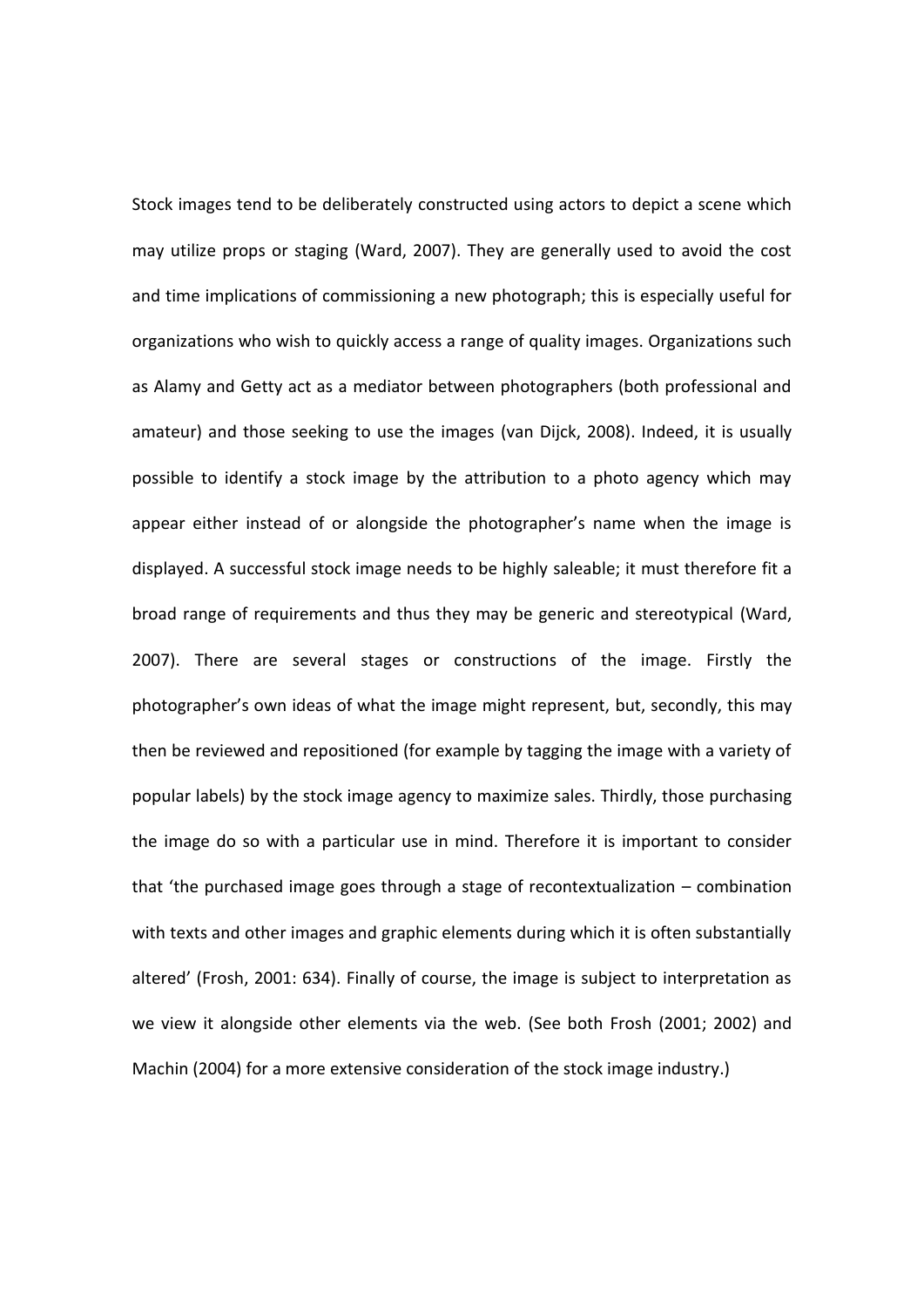Stock images are regarded as significant 'cultural text[s]' (Milestone and Meyer, 2012: 3) since 'we gradually come to accept them as showing us how the world really is' (Machin and van Leeuwen, 2007: 157). Stock photos are also important to organizational life particularly as they become enrolled in the construction of relevant subject positions such as, using an example from our own research, the 'older worker'. Frosh highlights that despite their wide use across a range of media there has been an 'alarming scholarly and critical neglect' (2001: 626) of stock images across a range of fields. In the next section we provide a more detailed example of our own research of this type of web image.

#### **Analysing web images**: **an example**

In this section, we offer our own research as an example of analysing web images. This is not presented as ideal or best practice but rather as a means of reflexively exploring the opportunities and challenges. Our overall research project includes consideration of a range of textual and visual data and recognizes these as discursive resources which encompass a range of 'semiotic activity' (Fairclough, 1995: 54). Within this research we examine web data that represents a critical communicative context for understanding constructions of age and ageing at work. From this perspective images can normalise particular ways of being; legitimating some categories of identity or subject positions (Maguire and Hardy, 2009) in relation to age and work and denying and problematizing others. It is important to highlight therefore that our research does not take place within a particular organization but rather examines how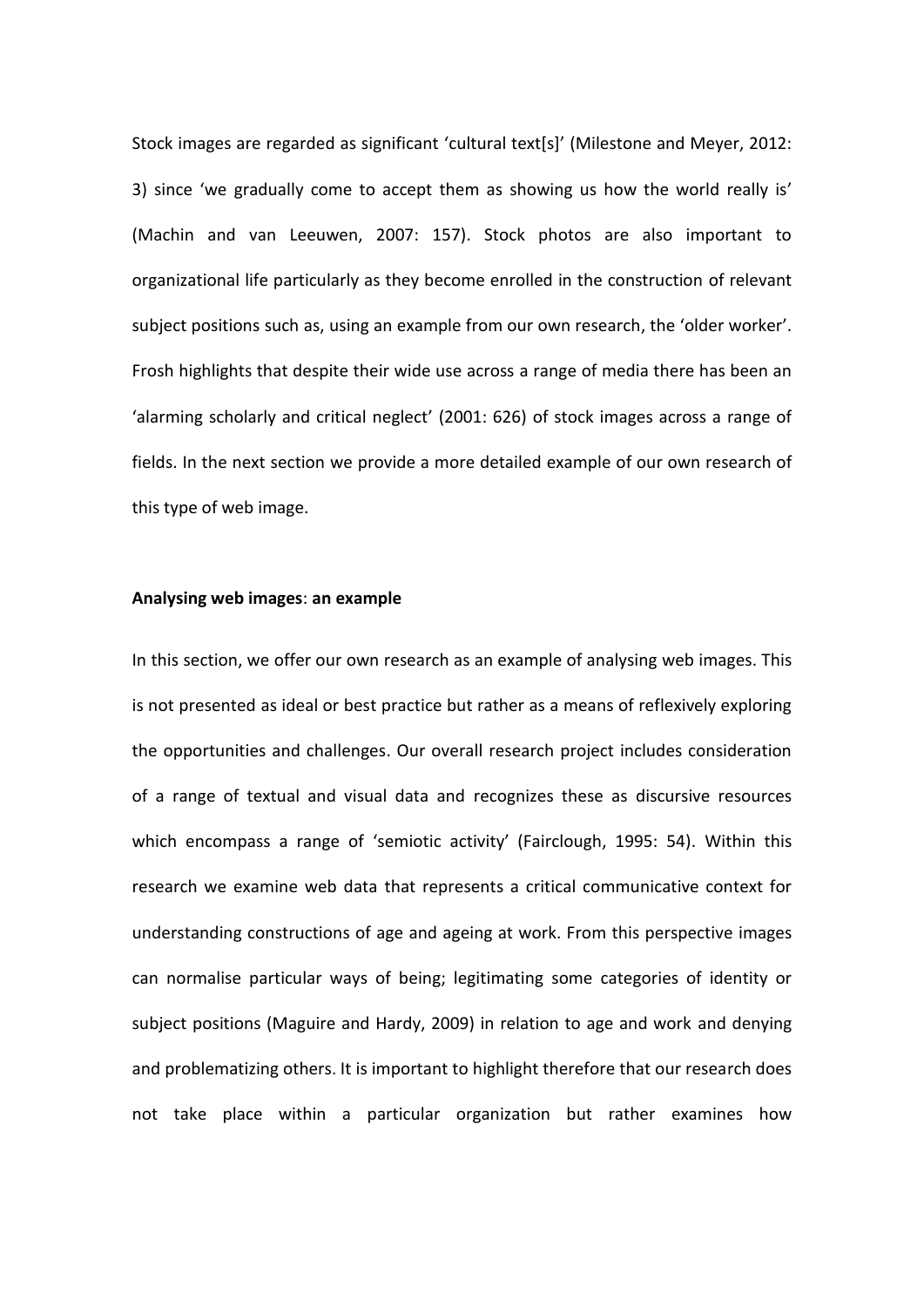understandings of age at work are constructed via web media that in turn shape and are shaped by day to day organizational life.

As part of this broader research project on age at work, one particular investigation explored web images of men and women of various ages answer the research question: How are understandings of gendered ageing constructed and interpreted via stock photos? (see Pritchard and Whiting, 2015).

Elsewhere we have discussed our approach to collecting and analysing a variety of web data to examine understandings of age at work (Pritchard and Whiting, 2012a; 2014). Our overall study involved the systematic collection of web material about age at work using internet tools in a daily automated search process over 150 days during 2011/2 (see Pritchard and Whiting, 2012a and also Whiting and Pritchard, in this volume). Table 1 (below) summarises the key stages of our subsequent research in relation to analysing web images.

| Table 1: Key stages in Analysing Web Images |  |  |  |  |
|---------------------------------------------|--|--|--|--|
|---------------------------------------------|--|--|--|--|

| Stage 1:      | Detailed review of the whole data set was necessary to refine    |
|---------------|------------------------------------------------------------------|
| Sample review | the sample to focus on the specific research question posed in   |
|               | this part of the research. Practical and ethical considerations  |
|               | (see also Whiting and Pritchard, in this volume) were also taken |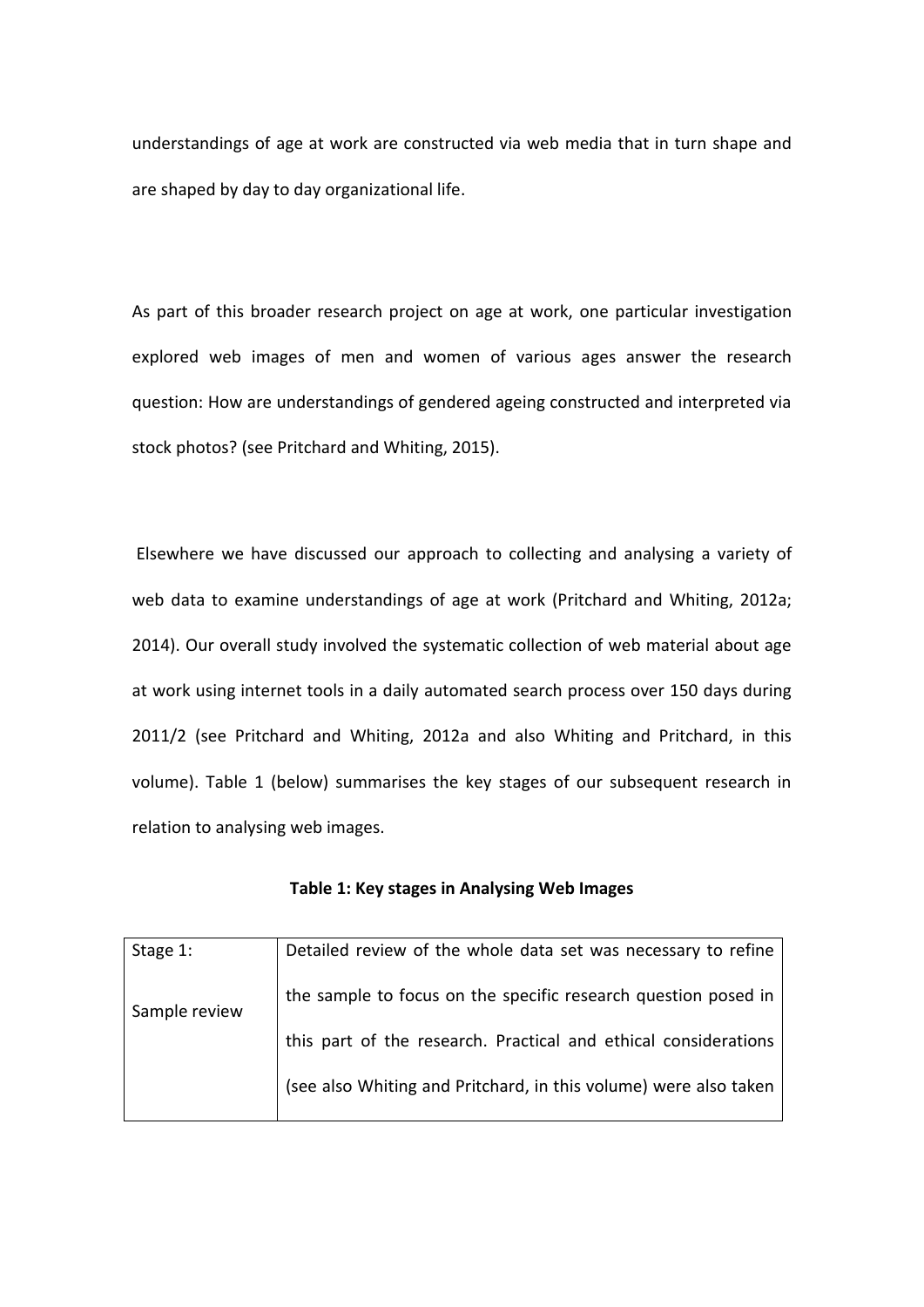|                   | into account.                                                    |
|-------------------|------------------------------------------------------------------|
| Stage 2: Visual   | The approaches to visual analysis were selected based on fit and |
| analysis          | appropriateness given the range of images within the final       |
| approaches        | sample. Researcher analysis was carried out applying three       |
| selected &        | visual analytic frameworks to the sample.                        |
| applied.          |                                                                  |
|                   |                                                                  |
| Stage 3: Photo    | Group photo elicitation was conducted with a sub-sample of       |
| elicitation       | three images.                                                    |
| exercise          |                                                                  |
|                   |                                                                  |
| Stage 4: Drawing  | Thematic<br>analysis of<br>participant responses with<br>photo-  |
| together analytic | elicitation prompted a further iteration of our own analysis.    |
| insights          | Findings were developed.                                         |
|                   |                                                                  |

In the following sections we expand on these stages to describe our approach to analysing web images.

*Stage 1: Sample Review:* The first step was to sort the data identified by the automated tools. This was manually reviewed and downloaded. Various visual images including photographs, cartoons, video and infographics were included in these data. Using the research question as a guide, the process of sample review included: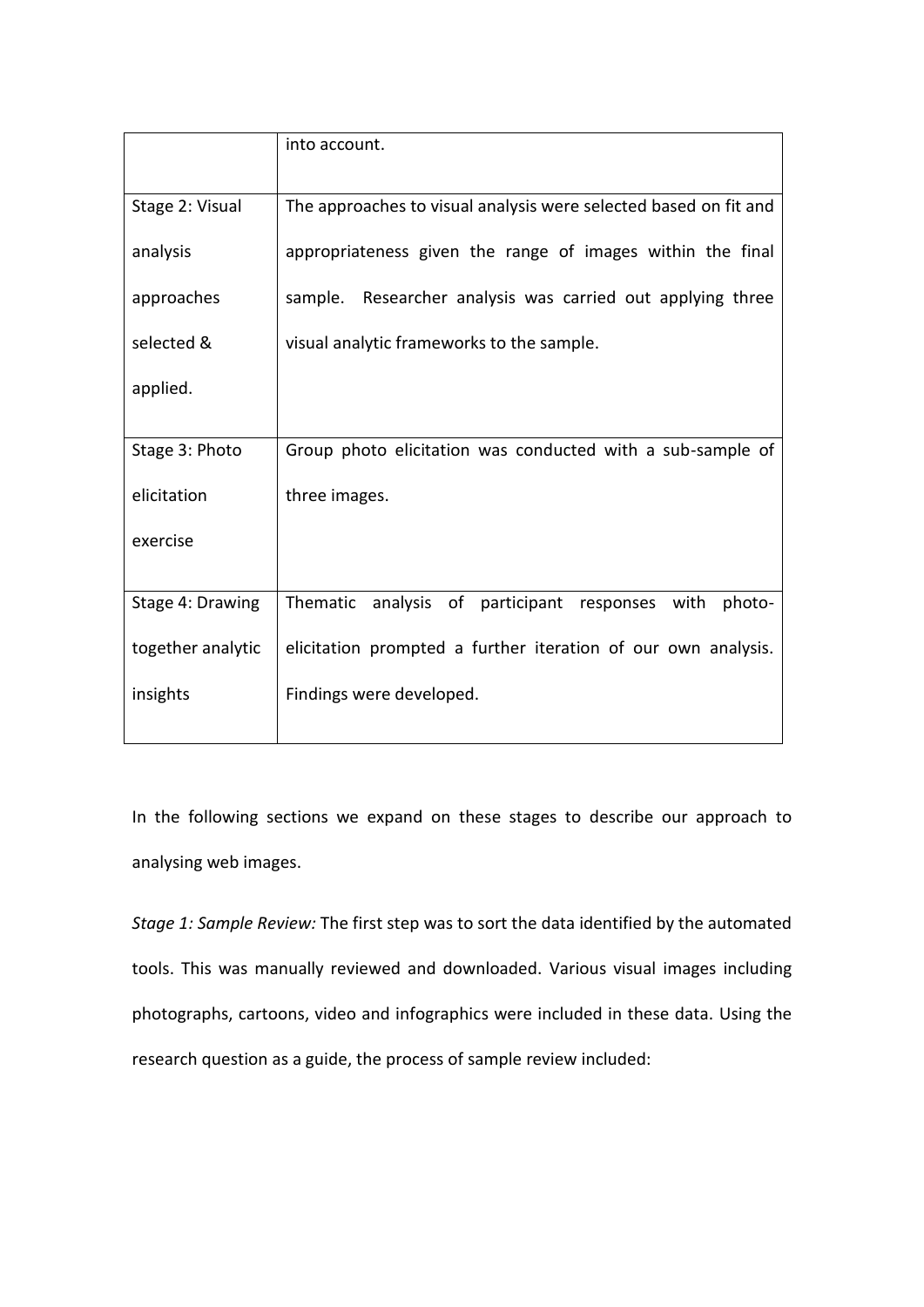- A review of web images forms collected. Based on this review, we made a decision to include only still photographic images within this particular analytic process.
- A review of practical and ethical issues. Practical issues considered included image quality and availability of subject and copyright information. Images were excluded from the sample where there was no identifying information enabling us to track the copyright of the image, where the image was poor quality or comprised named individuals (since these would be difficult to obtain permission for use and would likely present ethical issues).
- A content review of the 120 images remaining in the data set after the first two stages of sample review. Working separately at first we each reviewed visual content and image properties (as discussed earlier in this chapter and drawing on Baetens, 2013). We then met to share our initial impressions of each image via an initial stage of description that is often recommended in visual analysis (Schroeder, 2007).
- A decision to focus on stock images was reached. While there were many different types of still photographs within the initial sample, our review identified that the majority of the images being used in online news stories that most closely related to our topic of interest were stock photographs. We then moved on to consider questions of image use (as outlined earlier and based on Baetens, 2013). This prompted us to look further at the literature on this image type (for example, Machin, 2004) and as a result we decided to focus on stock photographs in subsequent stages of analysis.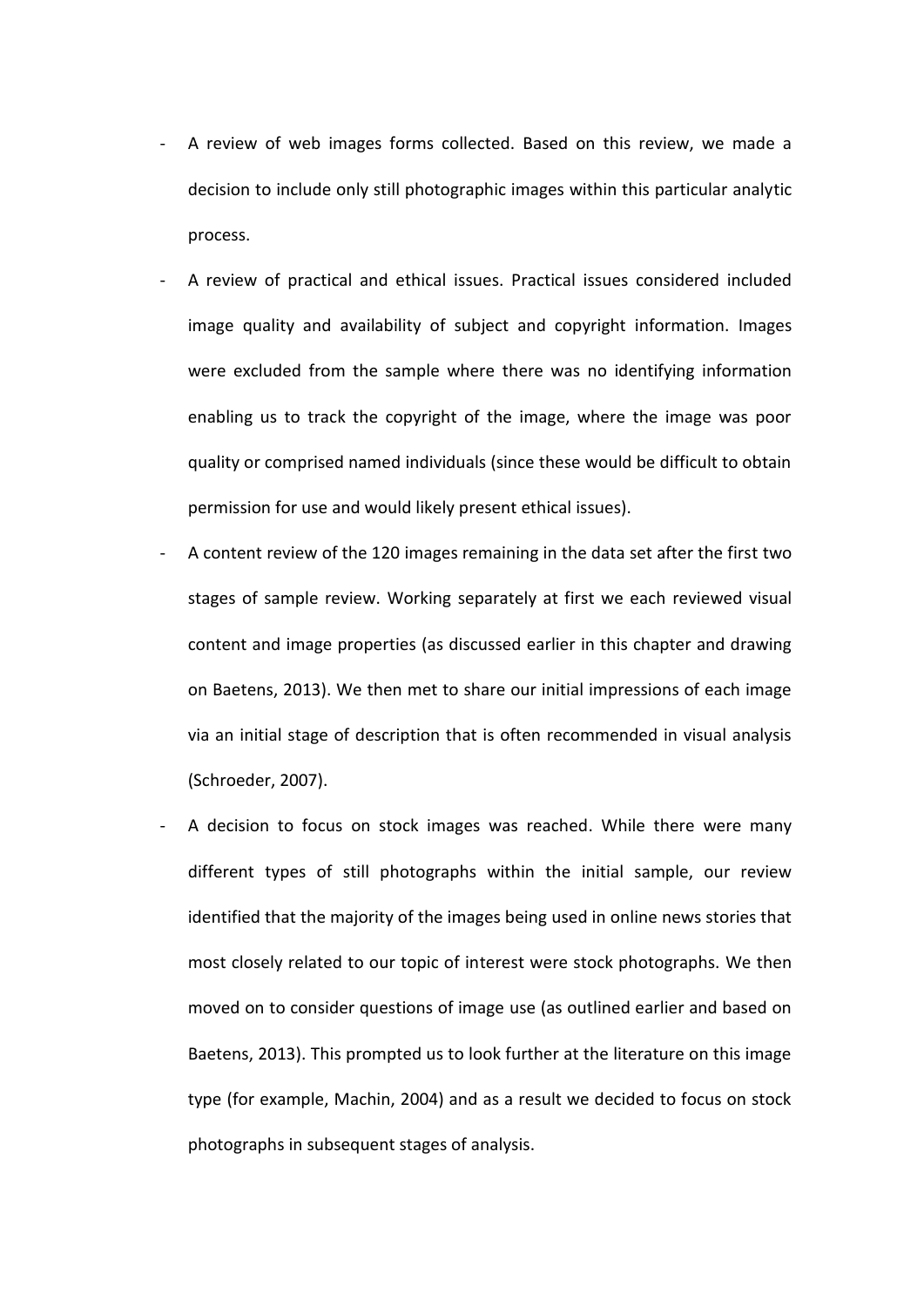This decision to focus analysis on a particular form is a common approach adopted in research that aims to offer an in-depth analysis. We suggest this is sometimes a necessary pragmatic decision to make the subsequent analysis more manageable and to deliver outputs within a reasonable timescale.

All stock images were then reviewed to ensure relevance to our research question; we then selected those portraying a range of ages and that encompassed some aspect of work. For example, we excluded images of students in education and of older people pursuing leisure activities in retirement. The resulting sample size (16) was not set as a target but emerged from an iterative review as we worked separately and then together to review the images. Each researcher first completed an independent review and then we compared our selections. Photographs identified by both researchers were earmarked for further analysis and we then debated other selections before making a joint decision on their inclusion or exclusion. At this stage, our discussion expanded to consider many of those questions presented earlier as we reviewed and debated image properties, use and status (Baetens, 2013).

From this description it can be seen that we went through a fairly lengthy process to select our final 16 images for more detailed analysis. At each stage it is important to consider how this process of selecting images might impact the focus or scope of the research and of course the ability to generate insight relevant to the research question at hand.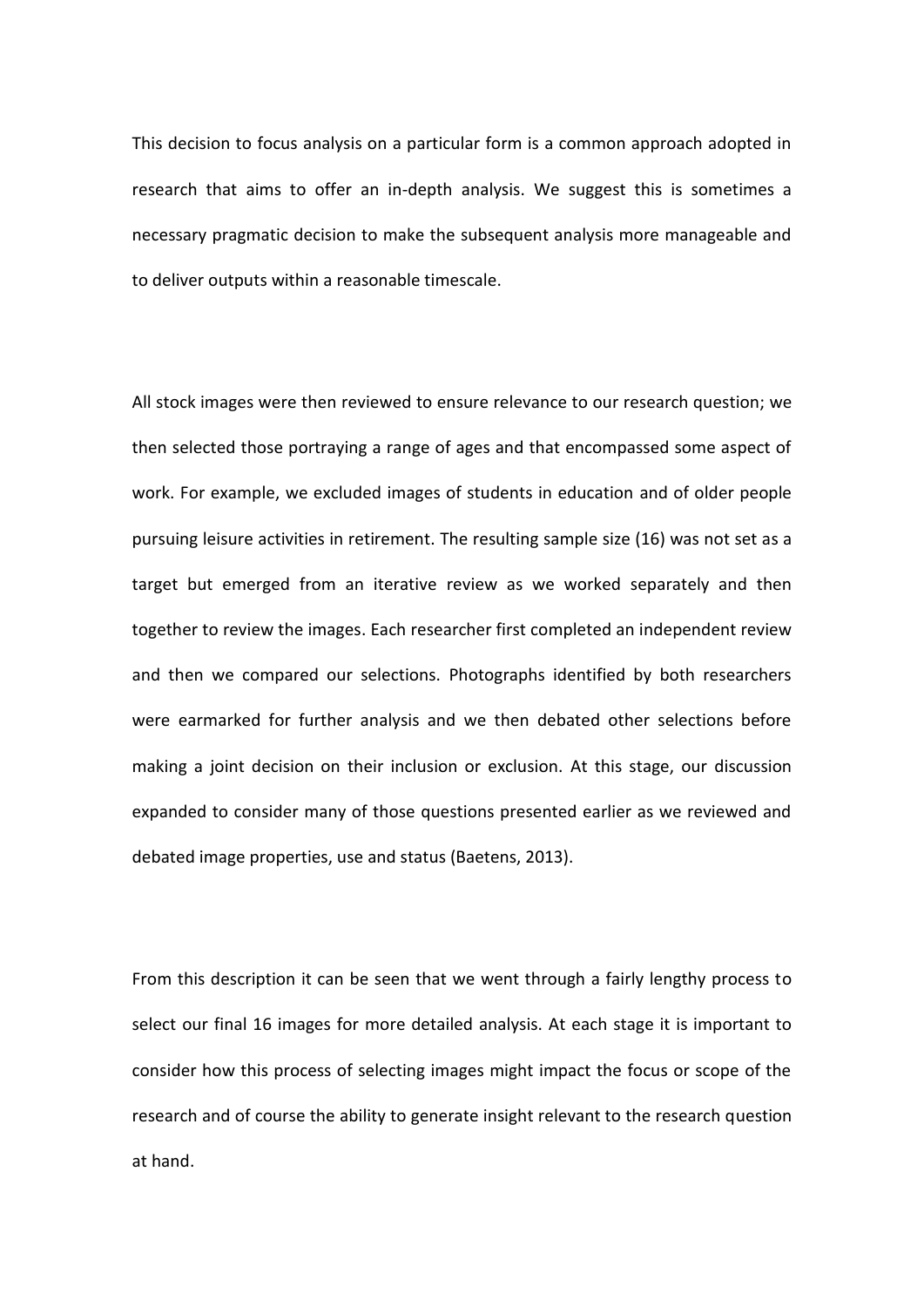*Stage 2: Visual Analysis approaches selected:* Having refined our sample, we then needed to decide how to approach the visual analysis of these web images. It is of course possible to use a wide range of methods depending in part on the type of image that is the focus of analysis. Indeed, depending on the broader focus of research it may be that a decision is made to approach the analysis from a perspective in which the image is considered in conjunction with other web elements. As already mentioned this might involve adopting multimodal analysis (Kress, 2010; Caple and Knox, 2015) or some forms of discourse analysis. For example, Bailey et al. (2009) offer an explanation of using critical discourse analysis as an approach to looking at images and text, although here in a printed form. Our own analysis employed different perspectives of visual analysis which were selected based on an extensive review of the literature and on trying out different approaches with our sample to assess the different insights generated. This reflects Hook and Glaveanu's (2013) suggestions that visual analysts often apply a variety of approaches to generate different perspectives on an image. The three analytic frames applied were:

Davison's (2010: 165) framework which particularly emphasizes paying attention to 'visual portraiture codes'. This fitted the portrait-character of our stock photos and is also widely used within the business and management literature.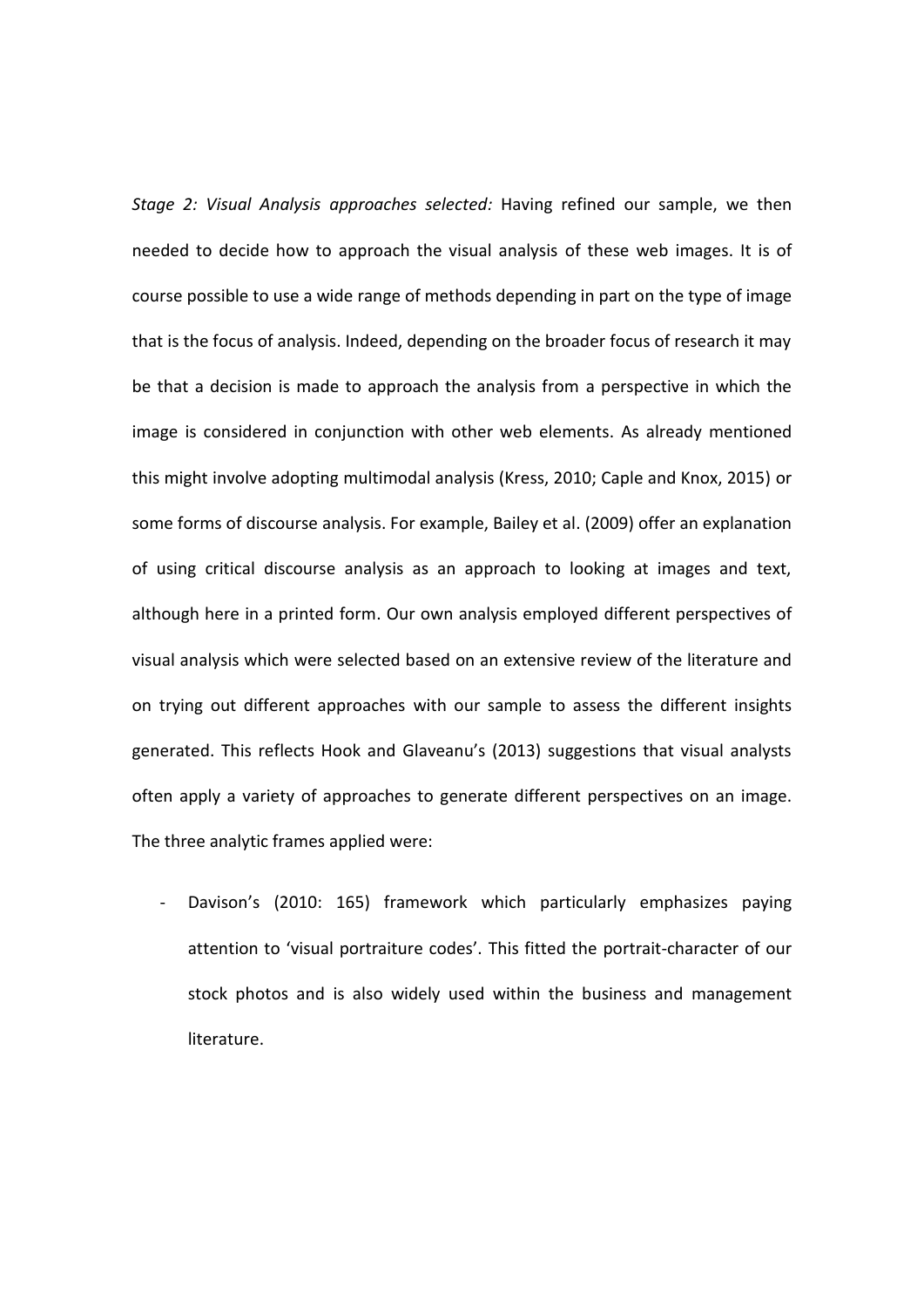- Rose's (2012) areas of investigation of the image: technological, compositional and social modalities particularly because of the applicability of her 'sites' of investigation to web images.
- Machin's (2004) developments of Kress and van Leeuwen's social semiotic approach (1996; van Leeuwen, 2005) as this specifically focuses on the generic and abstract potential of stock images.

In addition to these visual analytic approaches our analysis also considered the relationships between a stock photo and its surrounding web setting, in particular the headlines and photo-captions which establish the links between the image and text, offering a suggested framing for each. In terms of carrying out the analysis, we first divided the 16 images between us. We then each used the above ideas to guide our interpretation and produced a (textual) analytic account. These accounts were then passed to the other author who added, annotated and questioned the account to add further interpretative depth, again using the concepts above as analytic prompts. An initial analytic account was written up and presented at a conference (Pritchard and Whiting, 2012b).

*Stage 3: Photo-elicitation exercise:* It would have been possible to conclude our analysis at this point. However when we presented our conference paper, discussions and questions from participants highlighted the potential of incorporating others' reactions to these images to develop our contribution. Parker has commented on the use of this approach to 'elicit individual and social constructions of different parties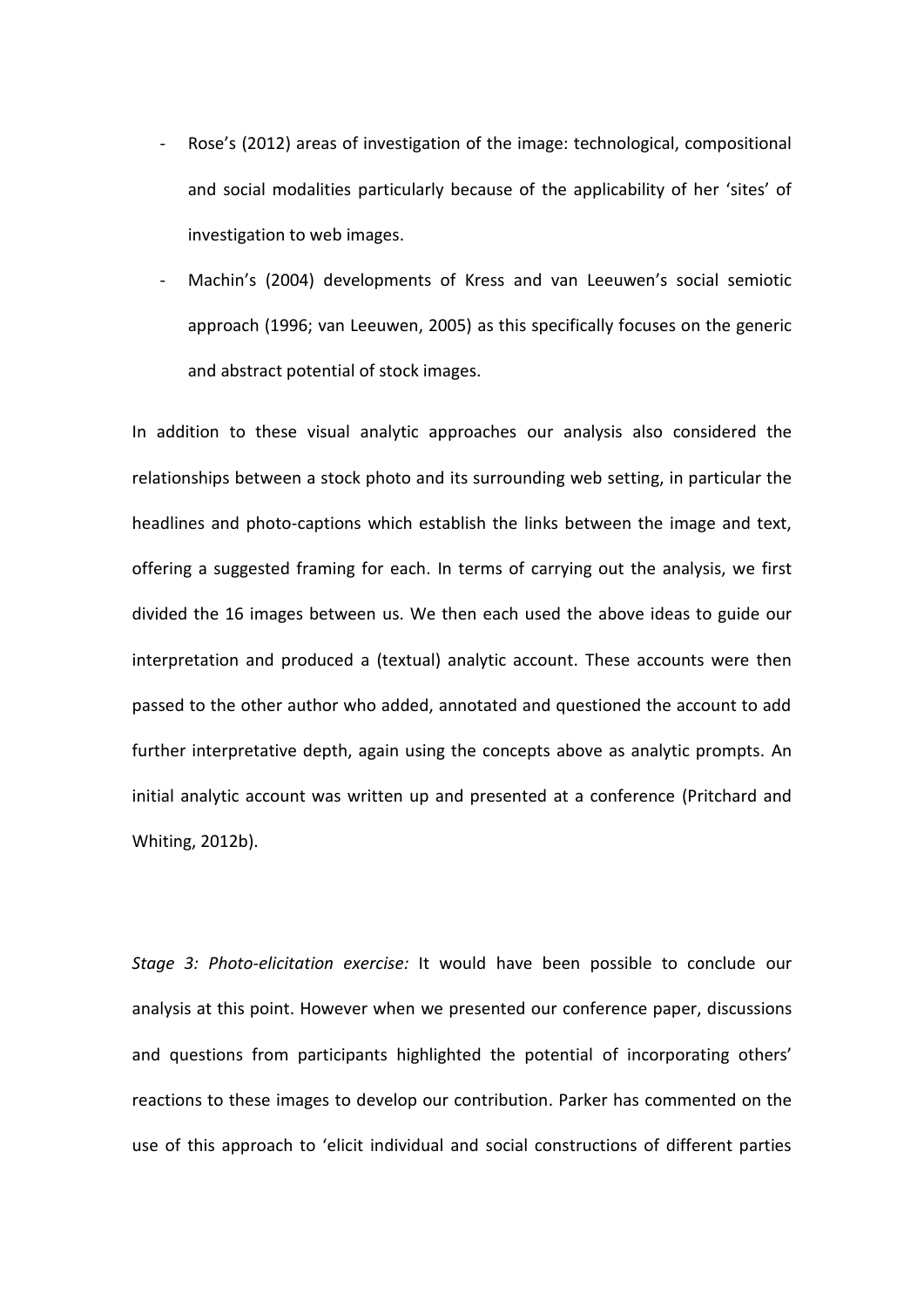involved in the framing, content and/or viewing of photographs' (2009: 1115). Therefore, we subsequently undertook group photo-elicitation to gather others' views and to explore what Rose (2012) has called the site of 'audiencing'. This reflects our broader research concern with the ways in which understandings of age and ageing at work are constructed via web media, understandings that in turn shape and are shaped by day to day organizational life. For this particular stage of our research we further refined our sample and selected three images, choosing those that depicted a range of ages and genders in a poses that depicted their relationship to employment (see Pritchard and Whiting, 2015). Our selection was therefore purposive but selecting a small number of images is typical for photo-elicitation so that participants can have sufficient time to review and respond to each image (Feighery, 2009; Meyer et al., 2013). At this point we also decided to purchase the rights for the use of these images in research and publication. This also gave us access to high quality images which were of further benefit to our own analysis and enabled us to provide clearer images to our participants. There is much debate about the extent to which researchers can rely on the fair dealing provision under copyright laws in respect of images reproduced for the purpose of research. However at the time we took the decision we had access to a limited amount of funding and decided that the benefit of high quality images was worth the cost involved <sup>(2)</sup>. We decided on a group rather than the more common oneto-one photo-elicitation interview (Kelan, 2012; Parker, 2009) as we had an opportunity to present the images during several forthcoming workshops. Overall 39 participants who self-identified as working in human resources or occupational psychology participated in the photo-elicitation stage.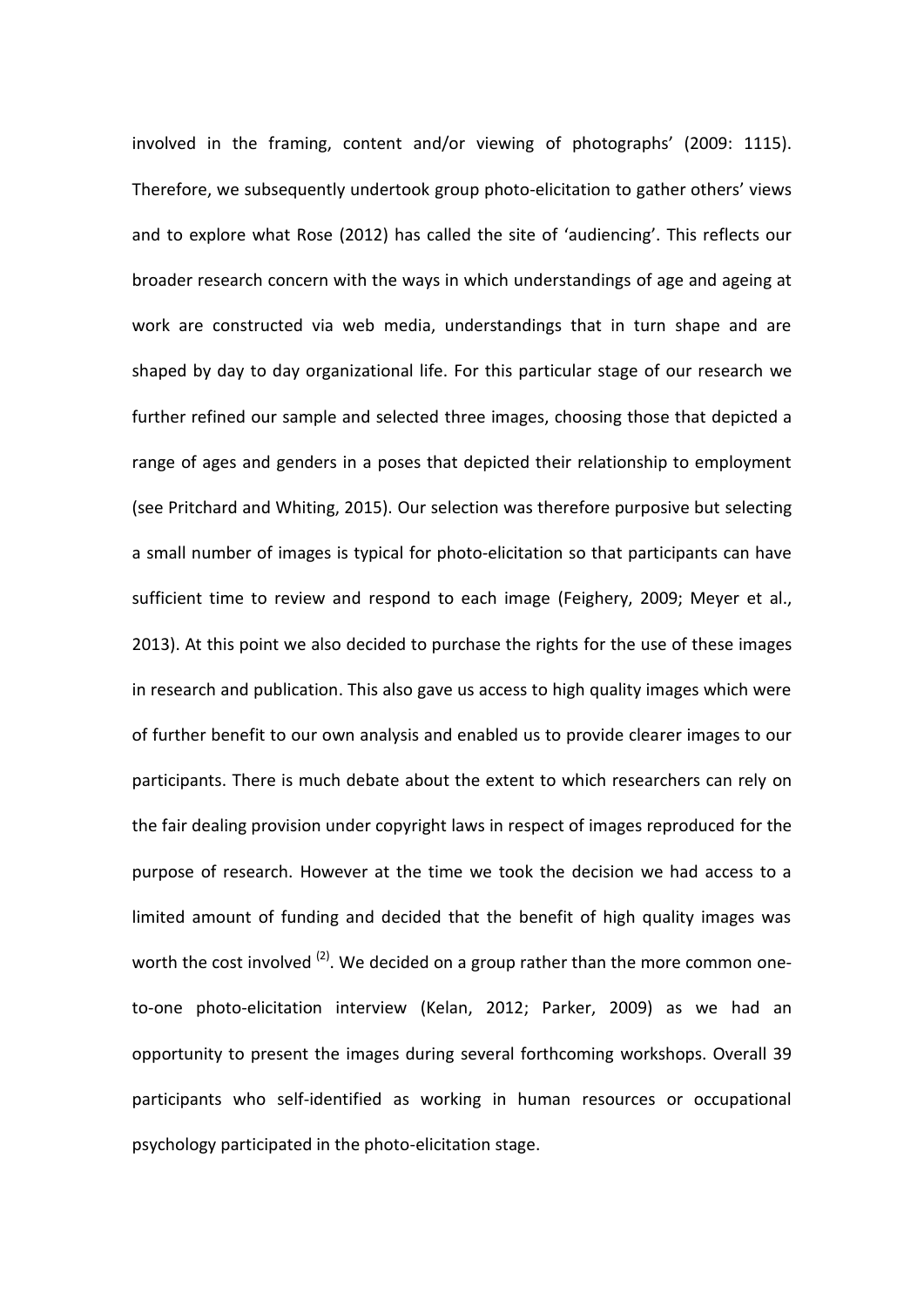A key challenge was the extent to which we might be able to recreate in these workshops a sense for the participants of how we ourselves encountered the images on the web. Based on a consideration of the practical implications, we decided to adopt the approach of both displaying the (colour) images on a large screen and providing a (black and white) printed copy to participants. In both formats, participants were shown both the high-resolution image on its own and a copy of the downloaded image in its original web context (via screen capture). We decided to show this so that participants could get a sense of the surrounding web-context including the accompanying news headlines. However because of display limitations they could not read the detailed text of the accompanying news story. In each workshop, the paper copy provided to participants detailed their ethical rights and included an open response box under each image for them to complete individually. As the images were displayed, participants were asked simply 'what are your impressions of these photos' and to write their thoughts on the paper provided. We did not provide any additional guidelines as to what elements to focus on or how to structure their response so that participants were able to consider the photograph from whatever perspective they wished. In most cases this led to participants considering the scene that was depicted (for example a team meeting) and the role of different characters; some wrote notes while others constructed more elaborate stories about the scene (see analysis and images presented in Pritchard and Whiting, 2015 for examples). Participants could chat to others in the room and ask questions. We subsequently shared our own analysis of each image and discussed similarities and differences with the participants, though these discussions were not recorded. However, it is important to reflect that such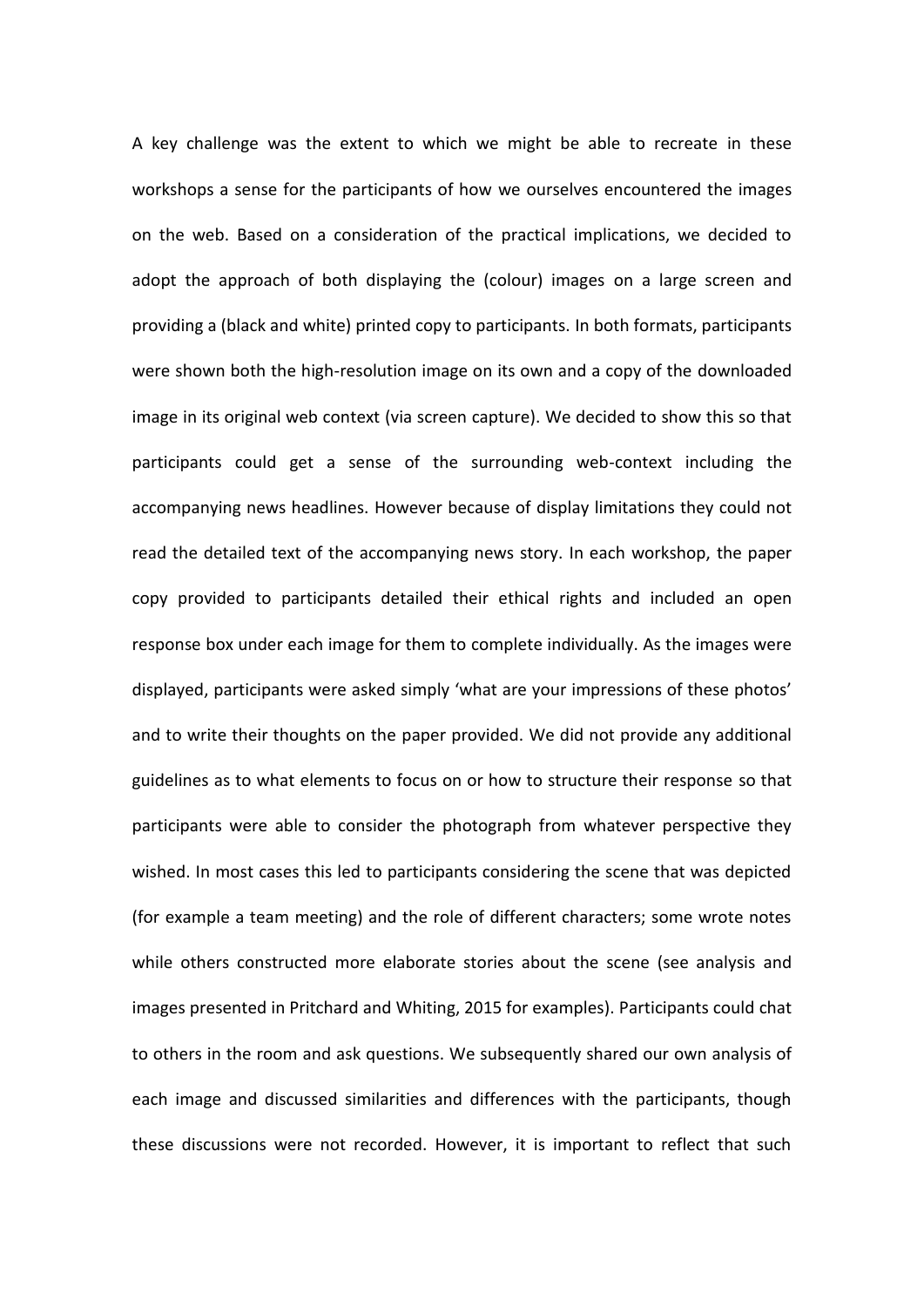discussions (here and indeed elsewhere as we discussed our research with colleagues) fed into further iterations of our own analysis.

*Stage 4: Drawing together analytic insights:* Given the free format approach adopted during the photo elicitation, we applied thematic analysis (King, 1998) to explore the participant data collected. Once we had analysed these data separately we then used the themes generated and mapped them onto those from our own initial analysis, noting where they compared or contrasted. This provided a further reflexive prompt for our own analytic review of the images. Our full analysis of the images and participants comments and the contribution to academic knowledge have been published elsewhere (Pritchard and Whiting, 2015). Methodologically we learned a great deal during this exercise. For us a key benefit of including participants' views of the images was the variety and richness of interpretations that this generated, sometimes challenging our own analysis or offering alternative ways of seeing. Combining this with our own analysis gave a sound base from which to draw conclusions. However, during this process we inevitably focused on few images. Moreover a further challenge was the rather limited way in which we were able to present the images to participants as removed from their web context. It would be useful to explore ways in which mobile devices could be used in future, perhaps even via providing links to websites for participants to explore from their own devices. Of course it would also be possible to broaden a study beyond the web image itself and discuss with participants their response to other elements of the web interface, moving to a multimodal approach. Elsewhere we have found that this presents new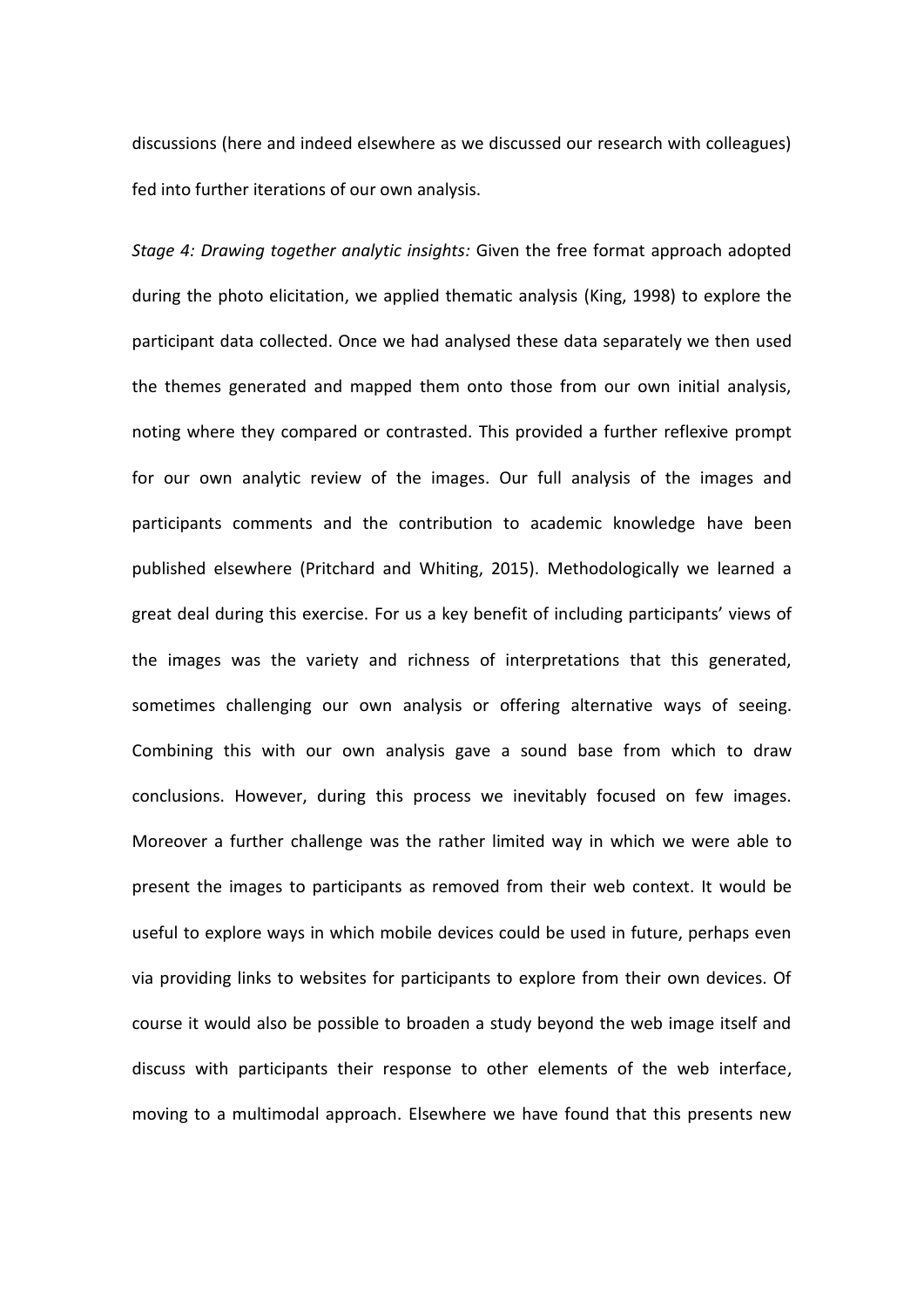challenges in managing the range and types of data while maintaining focus on a particular research problem (Whiting and Pritchard, 2015).

#### **The way forward for analysing web images**

It has been suggested that across all disciplines researchers 'struggle to keep up' (Tonks et al., 2015: 326) with technological developments that might enable or restrict the scope and practice of our undertakings. Web images offer an exciting and challenging opportunity for business and management research. It is important that we discuss and debate the methodological challenges such research entails but we should not be afraid to experiment and apply the lessons learned by researchers in other fields.

A particular area we are keen to explore is the circulation of web images (and indeed web texts). Hare et al., (2014) suggest that rather than seeing data on the internet as 'there' for collection rather we should think of it as dipping into a constant stream of changing images, texts, sounds etc. This has significant implications for research practice. Firstly it impacts the way in which we understand the temporal aspects of research; highlighting the potential for shortitudinal (Sniehotta, 2009) as well as more traditional longitudinal approaches. Secondly, it highlights the need for flexible and engaged research processes that might enable us to, for example, follow images across the web rather than simply extracting them at one point in time.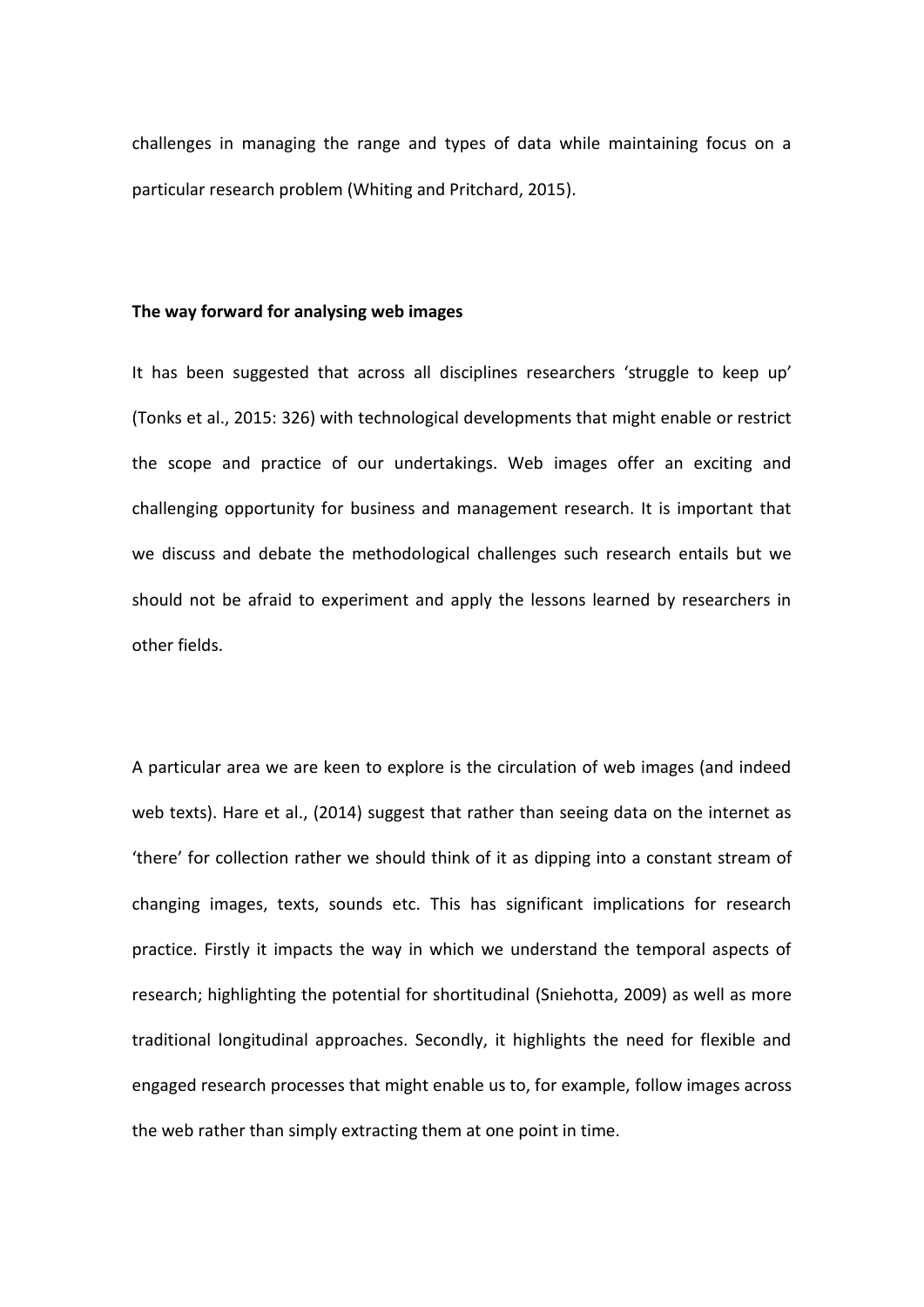A further challenge for qualitative researchers is the way in which notions of big data are becoming increasingly synonymous with internet research (Dutton, 2013). On the one hand this highlights the prominence of quantitative methods within internet research. These can produce topographical maps of internet phenomenon, illuminating the overall shape and form of the issues under consideration (Murthy, 2008). Yet such representations also set the scene and create interest in more in depth understandings of human/digital interactions as we navigate these maps, examining experiences shaped through and by the internet. Qualitative approaches, including the visual analysis of web images have much to offer in here. However we have much more methodological work to do to secure a voice for such 'small data' qualitative approaches in a rapidly evolving 'big data' world.

# **Notes**

- (1) Whereas handheld devices are discrete objects, in wearable technology the device is integrated within an item of clothing or accessory such as a watch or pair of glasses (Tehrani and Michael, 2014).
- (2) In this case, based on the purchase of rights to use the image in a single journal article and associated educational use associated with the research, we paid £40 per image. However, when requesting one of the same images for use within this chapter Sage were quoted £130, which was deemed too expensive. Therefore researchers need to bear in mind that costs will vary depending on the stock photograph itself, the agency involved and the proposed use of the image.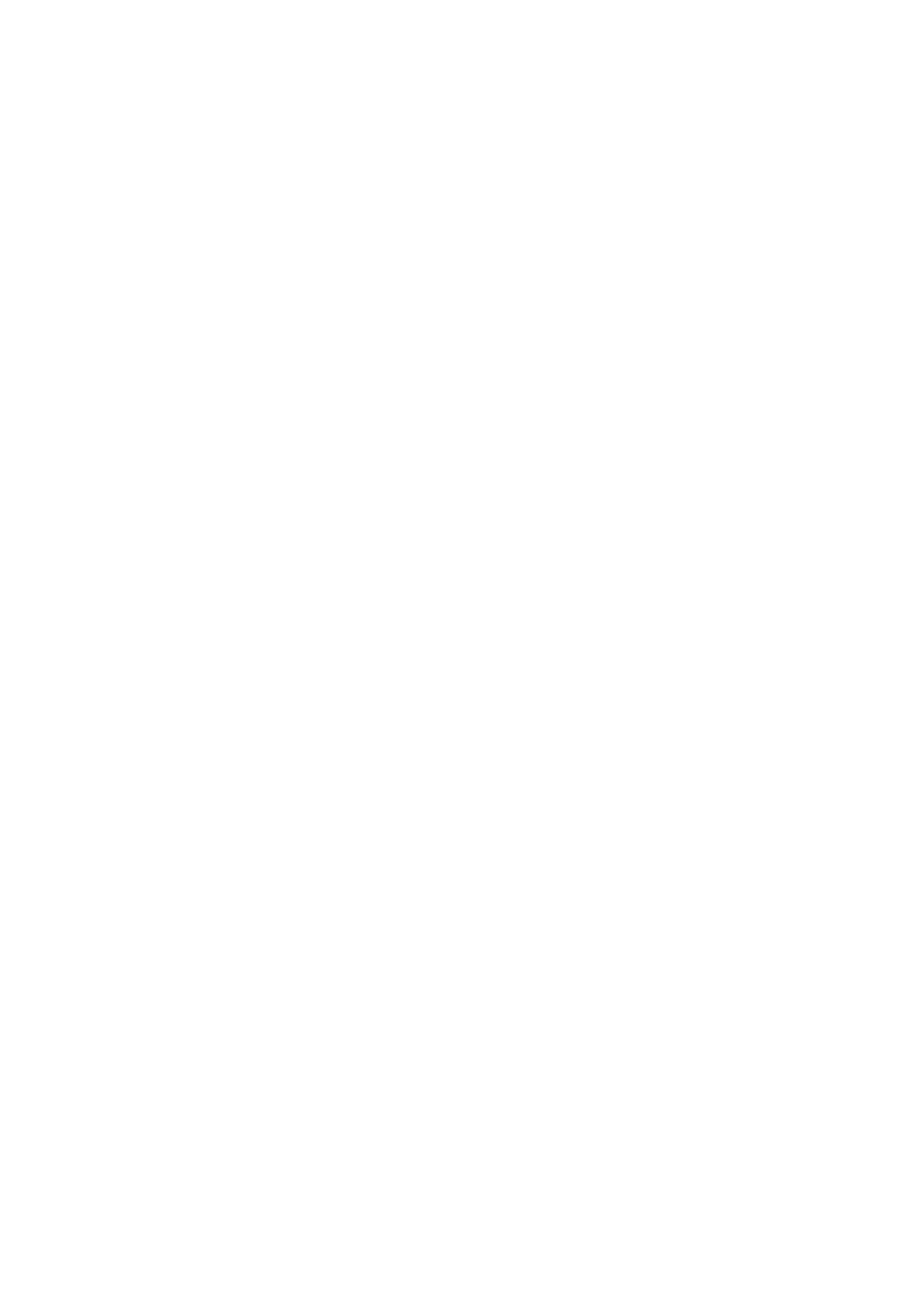## **References**

- Acevedo, B. and Warren, S. (2012) 'Vision in organization studies', *Culture and Organization,* 18(4): 277-84.
- Acker, J. (2012) 'Gendered organizations and intersectionality: problems and possibilities', *Equality, Diversity and Inclusion: An International Journal,* 31(3): 214-24.
- Adami, E. (2015) 'What's in a click? A social semiotic framework for the multimodal analysis of website interactivity', *Visual Communication*, 14(2): 133–153.
- Asberg, C. and Lum, J. (2010) 'Picturizing the scattered ontologies of Alzheimer's disease: Towards a materialist feminist approach to visual technoscience studies', *European Journal of Women's Studies,* 17(4): 323-45.
- Baetens, J. (2013) 'Image and visual culture after the pictorial turn: an outsider's note', *Visual Studies,* 28(2): 180-85.
- Bailey, J., Townsend, K. and Luck, E. (2009) 'WorkChoices, ImageChoices and the marketing of new industrial relations legislation', *Work Employment and Society,* 23(2): 285-304.
- Bamberg, J. (2010) 'Ambiguities in knowledge production: multimodal analysis of discourse and dramaturgy in public participation GIS experiments', *Environment and Planning B-Planning & Design,* 37(5): 895-910.

Barthes, R. (1977) *Image, music, text,* London: Flamingo

Barthes, R. (1981) *Camera Lucida: Reflections on photography,* London: Cape.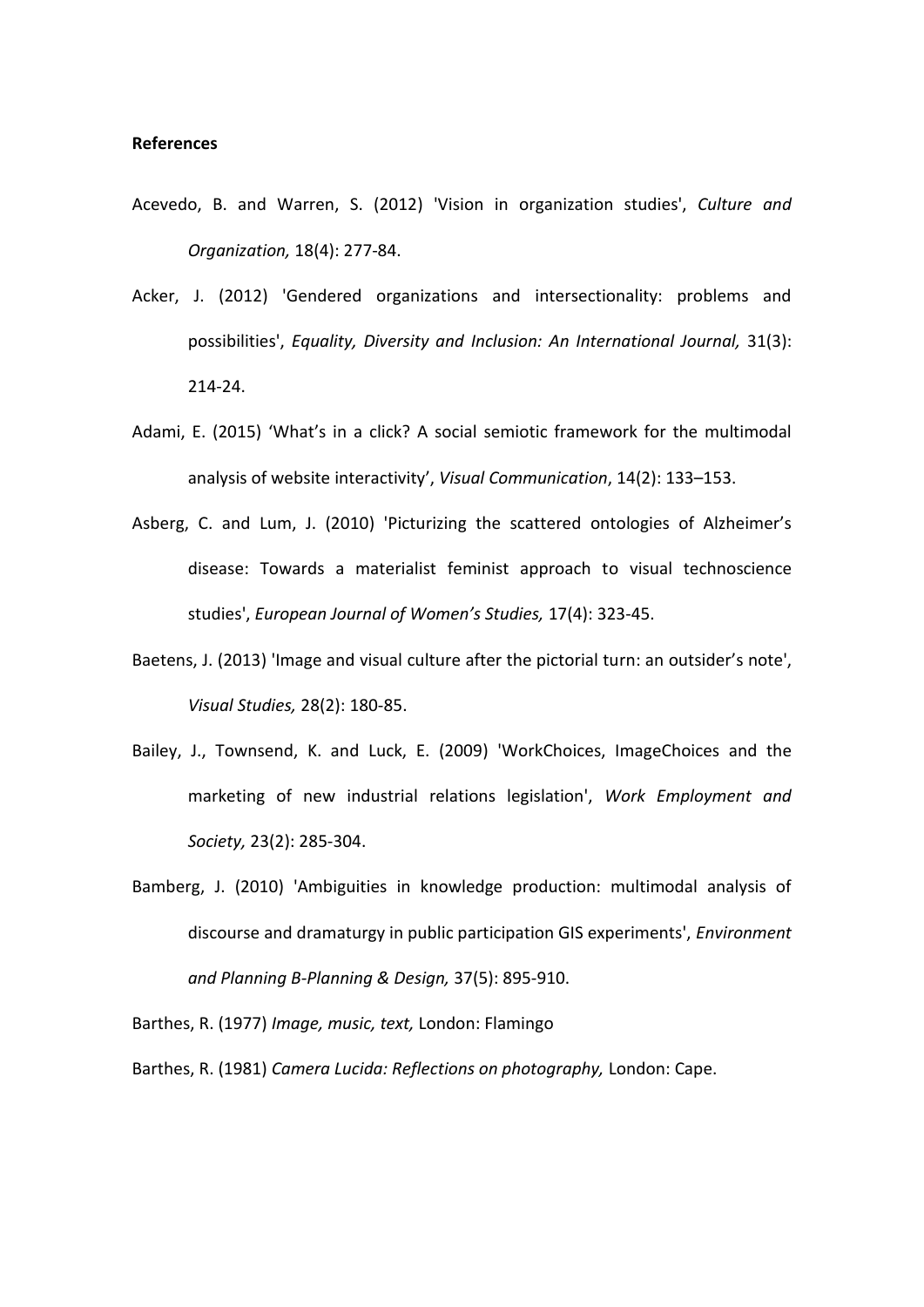- BBC (2015) 'Photographer 'lost £10,000 in Wikipedia monkey 'selfie' row', *BBC*, 7 August 2015, [online], retrieved from: http://www.bbc.co.uk/news/uk-englandgloucestershire-28674167. Last accessed 2 October 2015.
- BBC (2016) 'Tata Steel to look at potential bids for Port Talbot', *BBC*, 4 May 2016, [online], retrieved from: [http://www.bbc.co.uk/news/uk-wales-36199267.](http://www.bbc.co.uk/news/uk-wales-36199267) Last accessed 6 May 2016.
- Bell, E. and Davison, J. (2013) 'Visual Management Studies: Empirical and Theoretical Approaches', *International Journal of Management Reviews,* 15(2): 167-84.
- Bell, E., Warren, S. and Schroeder, J. (2014) 'The Visual Organization', in E. Bell, S. Warren and J. Schroeder, (eds.) *The Routledge Companion to Visual Organization.* Abingdon, Oxon: Routledge. pp. 1-16
- Brown, V.R. and Vaughn, E.D. (2011) 'The Writing on the (Facebook) Wall: The Use of Social Networking Sites in Hiring Decisions', *Journal of Business and Psychology,* 26(2): 219-25.
- Caple, H. (2006) 'Multisemiotic communication in an Australian broadsheet: a new news story genre', in C. Bazerman, A. Bonini and D. Figueiredo (eds.) *Genre in A Changing World: Perspectives on Writing.* Fort Collins, Colorado: The WAC Clearinghouse and Parlor Press, pp. 243-54
- Caple, H. and Knox, J.S. (2012) 'Online news galleries, photojournalism and the photo essay', *Visual Communication,* 11(2): 207-36.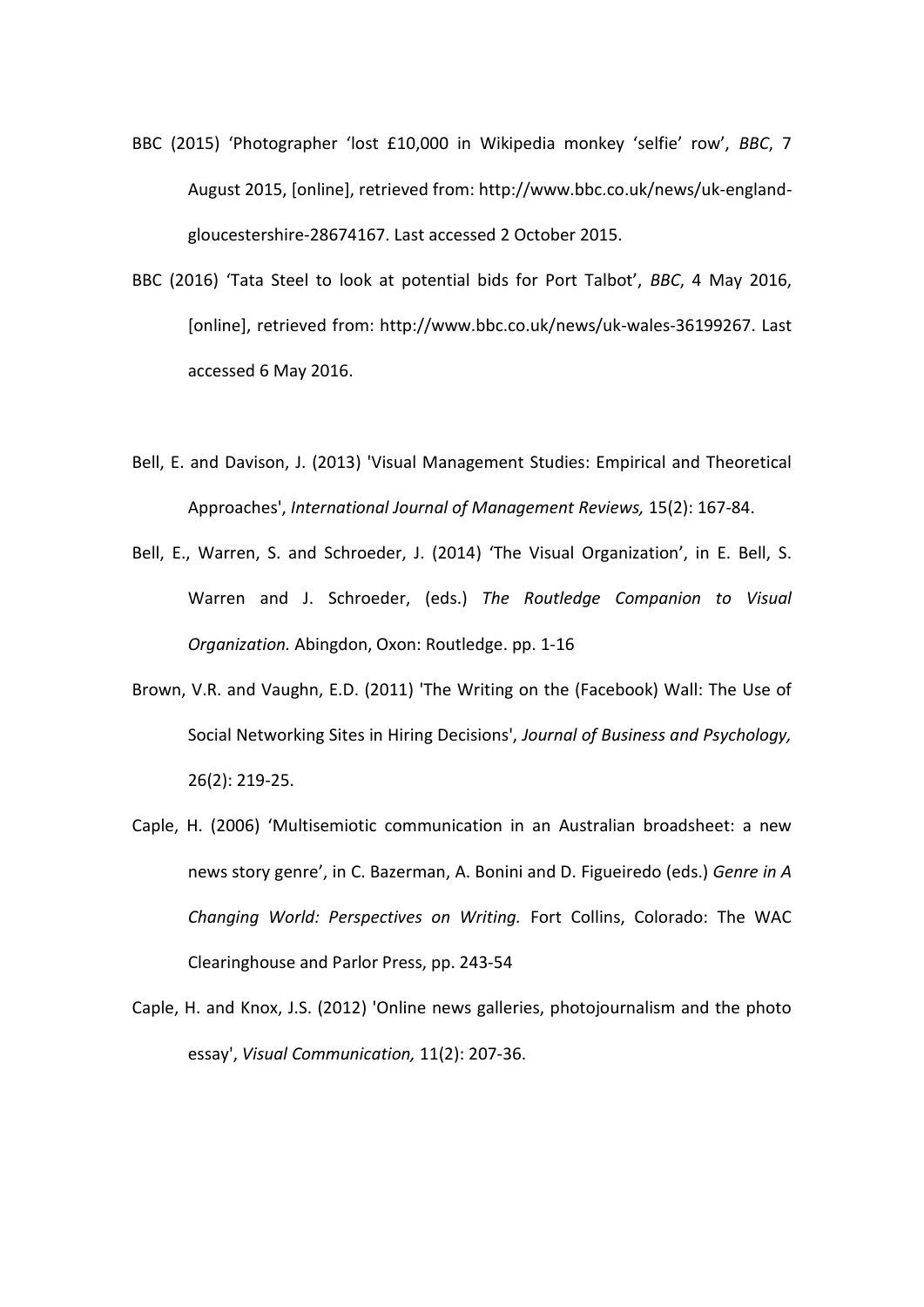- Caple, H., and Knox, J.S. (2015) A framework for the multimodal analysis of online news galleries: What makes a "good" picture gallery? *Social Semiotics,* 25(3), 292-321.
- Chouliaraki, L. (2015) 'Digital witnessing in war journalism: the case of post-Arab Spring conflicts', *Popular Communication: The International Journal of Media and Culture,* 13(2): 105-19.
- Coover, R. (2011). 'Interactive media representation', in E. Margolis and L. Pauwels (eds.), *The SAGE Handbook of Visual Research Methods,* London: Sage, pp. 617- 38.
- Coupland, C. (2005) 'Corporate social responsibility as argument on the web', *Journal of Business Ethics,* 62(4): 355-66.
- Davison, J. (2010) [In]visible [in]tangibles: Visual portraits of the business élite. *Accounting, Organizations and Society,* 35(2): 165-83.
- Davison, J., Mclean, C. and Warren, S. (2012) 'Exploring the visual in organizations and management', *Qualitative Research in Organizations and Management: An International Journal,* 7(1): 5-15.
- Delmestri, G., Oberg, A. and Drori, G.S. (2015) 'The unbearable lightness of university branding: Cross-national patterns', *International Studies of Management & Organization,* 45(2): 121-36.
- Dutton, W.H. (2013) 'The Social Shaping of Digital Research', *International Journal of Social Research Methods,* 16(2): 177-95.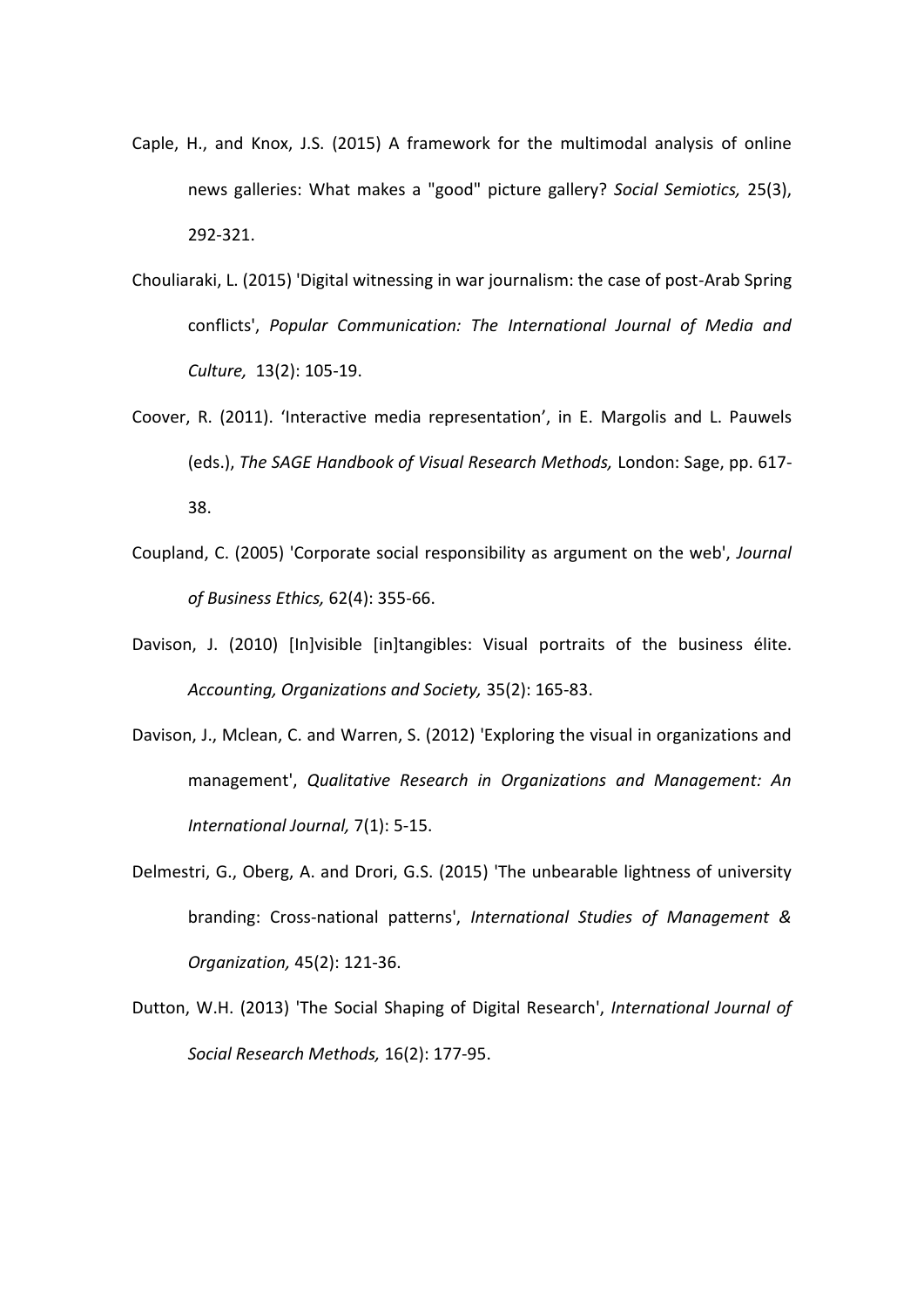- Elliott, C. and Robinson, S. (2014) 'Towards an understanding of corporate web identity', in E. Bell, S. Warren and J. Schroeder, (eds.) *The Routledge Companion to Visual Organization.* Abingdon, Oxon: Routledge, pp. 278-88.
- Emmison, M., Smith, P. and Mayall, M. (2012) 'Virtual Visual Data', in *Introducing Qualitative Methods: Researching the visual (2nd Edition).* London: Sage, pp. 216-50
- Fairclough, N. (1995) *Critical discourse analysis: the critical study of language,* London: Longman.
- Feighery, W. (2009) 'Tourism, stock photography and surveillance: a Foucauldian interpretation', *Journal of Tourism and Cultural Change,* 7(3): 161-78.
- Fink, J. and Lomax, H. (2014) 'Challenging images? Dominant, residual and emergent meanings in on-line media representations of child poverty'. *Journal for the study of British cultures*, 21(1): 79-95.
- Fleischer, H. (2011) 'Towards a Phenomenological Understanding of Web 2.0 and Knowledge Formation', *Education Inquiry,* 2(3): 535-49.
- Frosh, P. (2001) 'Inside the image factory: stock photography and cultural production', *Media, Culture & Society,* 23(5): 625-46.
- Frosh, P. (2002) 'Rhetorics of the Overlooked: On the communicative modes of stock advertising images', *Journal of Consumer Culture,* 2(2): 171-196.
- Hare, J., Dupplaw, D., Lewis, P., Hall, W. and Martinez, K. (2014) 'Exploiting Multimedia in Creating and Analysing Multimedia Web Archives', *Future Internet,* 6(2): 242- 60.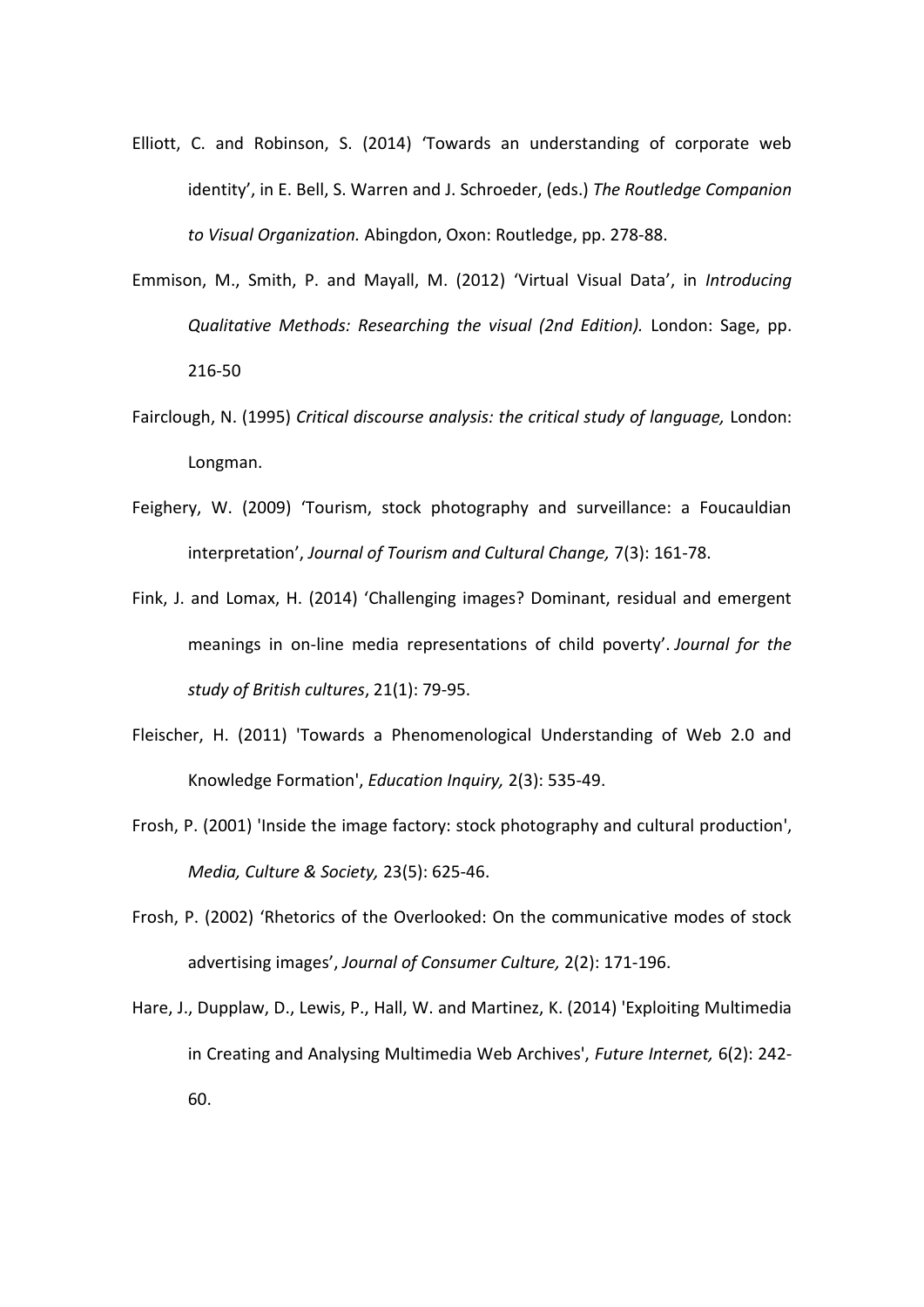- Hodgkin, E. (2016) 'The 1990s websites that companies wish they could forget! Old web pages for McDonald's, Pepsi and Apple show just how far technology has come' *The Daily Mail* 18 April 2016 [online]. Retrieved from: [http://www.dailymail.co.uk/femail/article-3544220/The-1990s-websites](http://www.dailymail.co.uk/femail/article-3544220/The-1990s-websites-companies-wish-forget.html)[companies-wish-forget.html.](http://www.dailymail.co.uk/femail/article-3544220/The-1990s-websites-companies-wish-forget.html) Last accessed: 18 April 2016.
- Hook, D., and Glaveanu, V. P. (2013) 'Image Analysis : An Interactive Approach to Compositional Elements', *Qualitative Research in Psychology*, 10(4): 255–368.
- Jackson, S., Vares, T. and Gill, R. (2012) 'The whole playboy mansion image: Girls' fashioning and fashioned selves within a postfeminist culture', *Feminism & Psychology,* 23(2): 143-62.
- Kelan, E.K. (2012) 'The becoming of business bodies : Gender, appearance, and leadership development.', *Management Learning,* 44(4): 45-61.
- Kelsey, C. (2016) 'Port Talbot management buyout group appoint banker to board as non-exec', *Wales Online*, 1 May 2016, [online]. Retrieved from: [http://www.walesonline.co.uk/business/business-news/port-talbot-](http://www.walesonline.co.uk/business/business-news/port-talbot-management-buyout-group-11268471)

[management-buyout-group-11268471.](http://www.walesonline.co.uk/business/business-news/port-talbot-management-buyout-group-11268471) Last accessed: 6 May 2016.

Kiesler, S. (2014). *Culture of the Internet*. New York: Psychology Press.

- King, N. (1998) 'Template Analysis', in G. Symon and C. Cassell (eds.) *Qualitative methods and analysis in organizational research.* London: Sage, pp. 118-134.
- Koliska, M. and Roberts, J. (2015) 'Selfies: Witnessing and Participatory Journalism with a Point of View', *International Journal of Communication,* 9(14): 1672–85.
- Kress, G. and van Leeuwen, T. (1996) *Reading Images – The Grammar of Visual Design,* London: Routledge.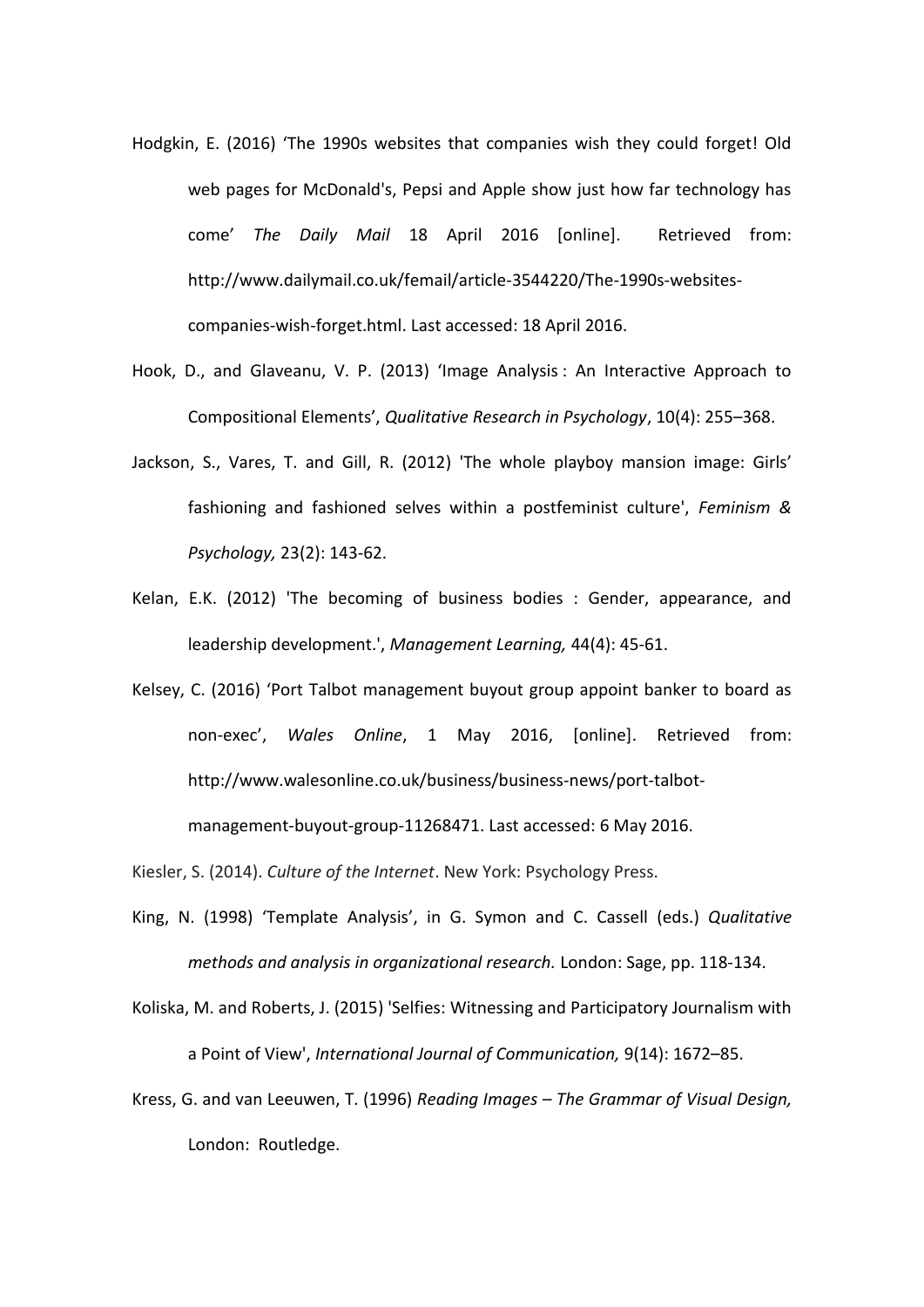- Kress, G. (2010) *Multimodality: A social semiotic approach to contemporary communication,* London: Routledge.
- Loader, B.D. and Dutton, W.H. (2012) 'A Decade in Internet Time', *Information, Communication & Society,* 15(5): 609-15.
- Machin, D. (2004) Building the World's Visual Language: The Increasing Global Importance of Image Banks in Corporate Media. *Visual Communication,* 3*(*3): 316–36.
- Machin, D. and van Leeuwen, T. (2007) *Global Media Discourse: A critical introduction,*  Abingdon, Oxon: Routledge.
- Madera, J.M. (2012) 'Using social networking websites as a selection tool: The role of selection process fairness and job pursuit intentions', *International Journal of Hospitality Management,* 31(4): 1276-82.
- Maguire, S. and Hardy, C. (2009) 'Discourse and Deinstitutionalization: The decline of DDT', *Academy of Management Journal*, 52(1): 148-178.
- Margolis, E. and Pauwels, L. (eds.) 2011. *The SAGE handbook of visual research methods,* London: Sage.
- Markham, A. (2008) 'Internet in Qualitative Research', in L.M Given (ed.) *The Sage Encyclopedia of Qualitative Research Methods.* Thousand Oaks, CA: Sage, pp. 455-59.
- Merilainen, S., Tienari, J., Katila, S. and Benschop, Y. (2009) 'Diversity Management Versus Gender Equality: The Finnish Case', *Canadian Journal of Administrative Sciences-Revue Canadienne Des Sciences De L Administration,* 26(3): 230-43.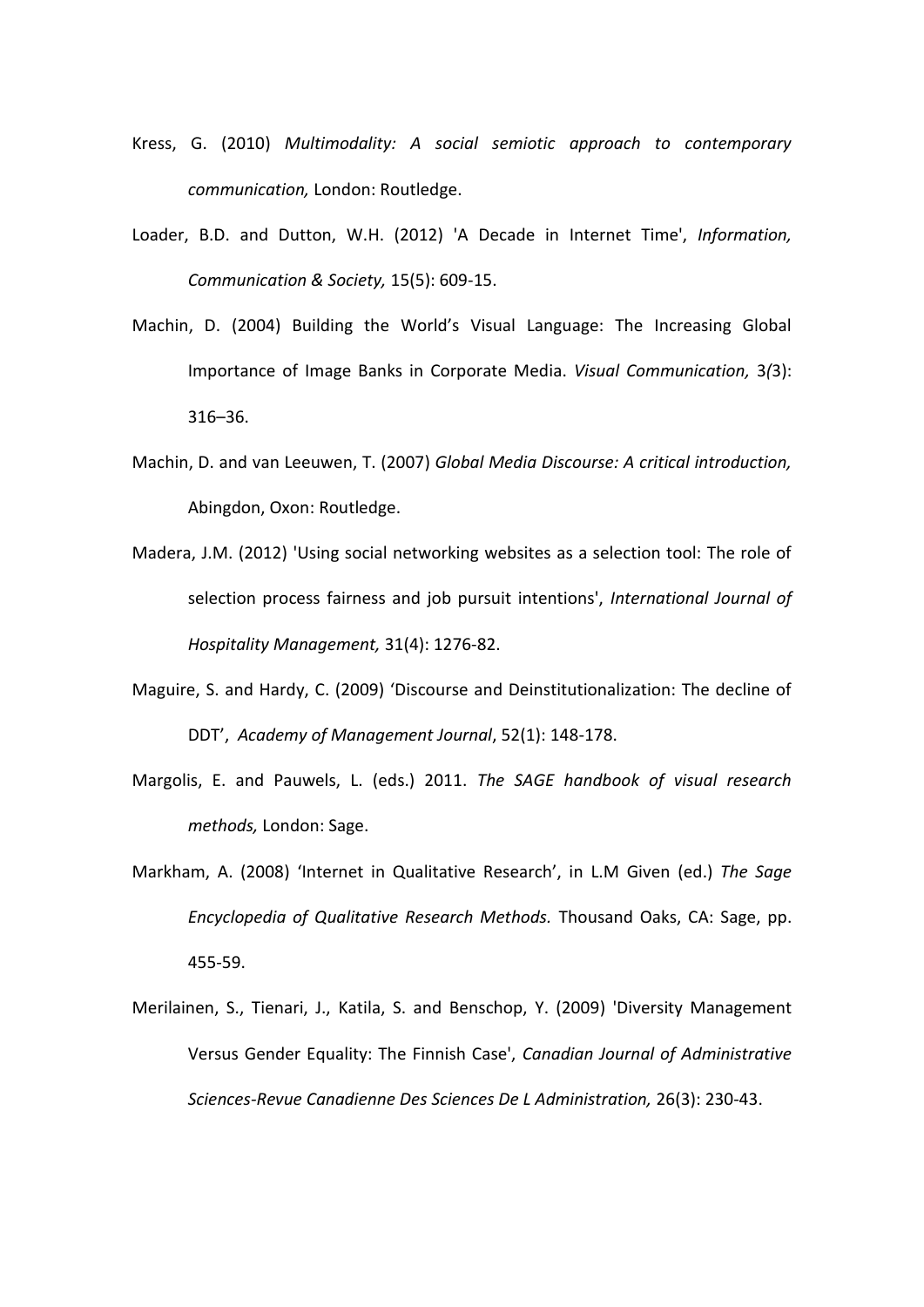- Mescher, S., Benschop, Y. and Doorewaard, H. (2010) 'Representations of work-life balance support', *Human Relations,* 63(1): 21-39.
- Meyer, R., Höllerer, M., Jancsary, D. and van Leeuwen, T. (2013) 'The Visual Dimension in Organizing, Organization, and Organization Research: Core Ideas, Current Developments, and Promising Avenues', *The Academy of Management Annals,* 7(1): 489-555.

Milestone, K. and Meyer, A. (2012) *Gender & Popular Culture,* Cambridge: Polity Press.

- Muralidharan, S., Dillistone, K. and Shin, J.H. (2011) 'The Gulf Coast oil spill: Extending the theory of image restoration discourse to the realm of social media and beyond petroleum', *Public Relations Review,* 37(3): 226-32.
- Murthy, D. (2008) 'Digital Ethnography An Examination of the Use of New Technologies for Social Research', *Sociology,* 42: (5): 837-55.
- Orlikowski, W.J. and Scott, S.V. (2013) 'What Happens When Evaluation Goes Online? Exploring Apparatuses of Valuation in the Travel Sector', *Organization Science,* 25(3): 868-91.
- Parker, L.D. (2009) 'Photo-elicitation: an ethno-historical accounting and management research prospect', *Accounting, Auditing & Accountability Journal,* 22(7): 1111- 29.
- Pauwels, L. (2011) 'Researching Websites as Social and Cultural Expressions', in E. Margolis and L. Pauwels (eds.) *The SAGE handbook of visual research methods*. Sage: London, pp. 570-90.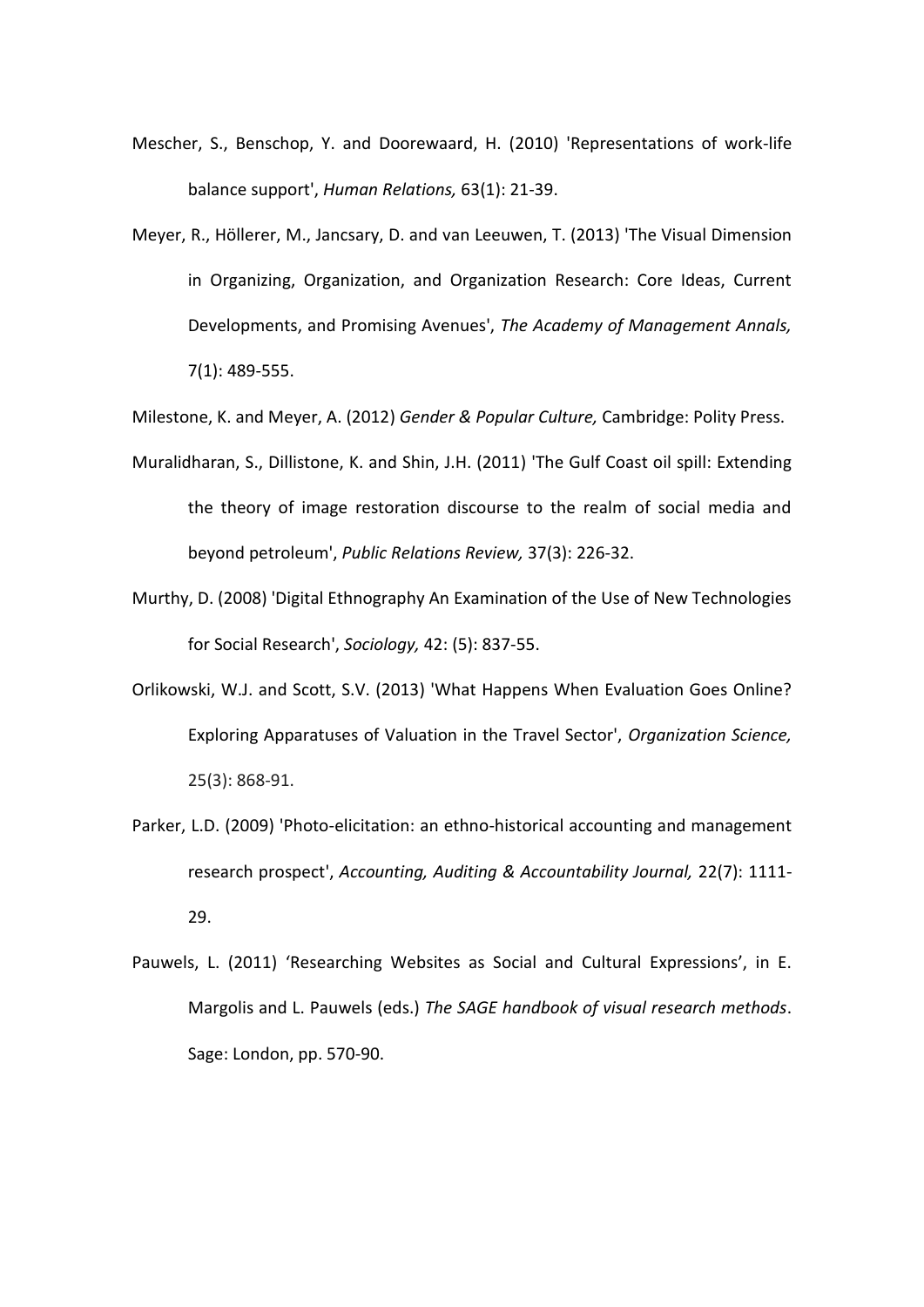- Pritchard, K. and Whiting, R. (2012a) 'Autopilot? A reflexive review of the piloting process in qualitative e-research', *Qualitative Research in Organizations and Management: An International Journal,* 7(3): 338-53.
- Pritchard, K. and Whiting, R. (2012b) *Gender and Generations*. Presented at Gendered Ageing at Work: Beyond the 'Double Jeopardy'; Gender, Work & Organization, 7<sup>th</sup> interdisciplinary conference, June 2012 (Keele).
- Pritchard, K. and Whiting, R. (2014) 'Baby Boomers and the Lost Generation: On the discursive construction of generations at work', *Organization Studies,* 35(11): 1605-26.
- Pritchard, K. and Whiting, R. (2015) 'Taking stock: a visual analysis of gendered ageing', *Gender, Work & Organization,* 22(5): 510-28.
- Rämö, H. (2011) 'Visualizing the Phronetic Organization: The Case of Photographs in CSR Reports', *Journal of Business Ethics,* 104(3): 371-87.
- Rawlinson, K. and Perraudin, F. (2015) DWP admits inventing quotes from fake 'benefits claimants' for sanctions leaflet. *The Guardian*, 18 August 2015, [online], The contract of the contract of the contract of the from: http://www.theguardian.com/society/2015/aug/18/dwp-admits-making-uppositive-quotes-from-benefits-claimants-for-leaflet. Last accessed 2 October 2015.
- Rose, G. (2012) *Visual methodologies: An introduction to researching with visual materials,* London: Sage.
- Rose, G. (2015) The production, composition, audiencing and circulation of images. *Visual/ Method/ Culture,* [online], retrieved from: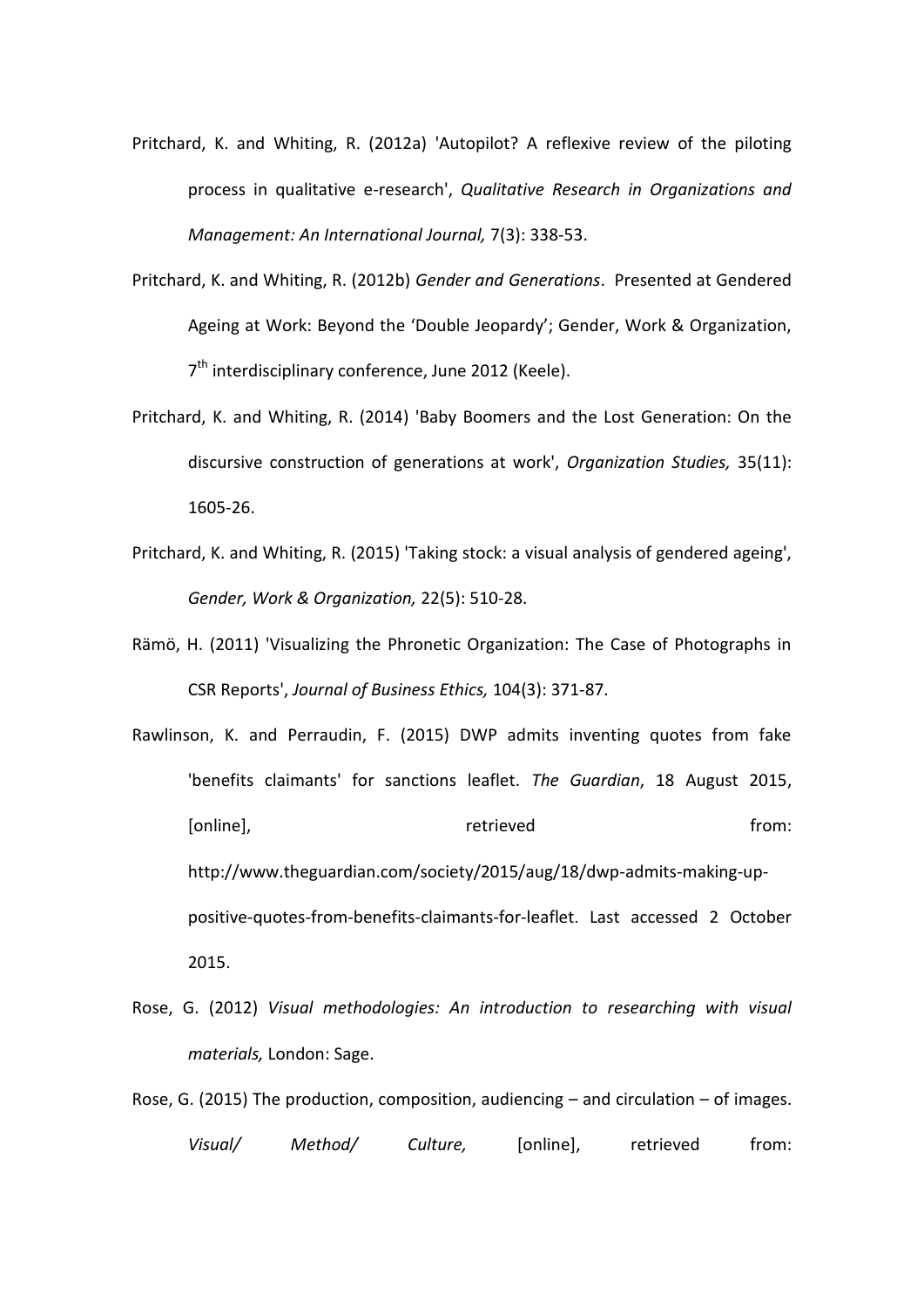https://visualmethodculture.wordpress.com/2015/02/05/the-production-

composition-audiencing-and-circulation-of-images/, Last accessed 8 June 2015.

- Schroeder, J.E. (2007) 'Critical visual analysis', in Belk, R.W. (ed.), *Handbook of qualitative research methods in marketing*, Cheltenham: Edward Elgar, pp. 303- 21.
- Shortt, H and Warren, S. (2012) 'Fringe benefits: valuing the visual in narratives of hairdressers' identities at work', *Visual Studies*, 27(1): 18–34.
- Singh, V. and Point, S. (2006) '(Re)presentations of gender and ethnicity in diversity statements on European company websites', *Journal of Business Ethics,* 68(4): 363-79.
- Sniehotta, F. (2009) 'An Experimental Test of the Theory of Planned Behavior', *Applied Psychology-Health and Well Being, 1*(2): 257-270.
- Sproull, L., Dutton, W. and Kiesler, S. (2007) 'Introduction to the special issue: Online communities', *Organization Studies,* 28(3): 277-81.
- Tehrani, K and Michael, A. (2014) 'Wearable Technology and Wearable Devices: Everything You Need to Know', *Wearable Devices Magazine* March 2014, [online], retrieved from [http://www.wearabledevices.com/what-is-a-wearable](http://www.wearabledevices.com/what-is-a-wearable-device/)[device/.](http://www.wearabledevices.com/what-is-a-wearable-device/) Last accessed 19 April 2016.
- Tomchak, A-M. and Wilmer, H. (2015) 'Virginia shooting: how thousands watched murder video by mistake'. BBC, 27 August 2015, [online], retrieved from: http://www.bbc.co.uk/news/magazine-34074189. Last accessed 2 October 2015.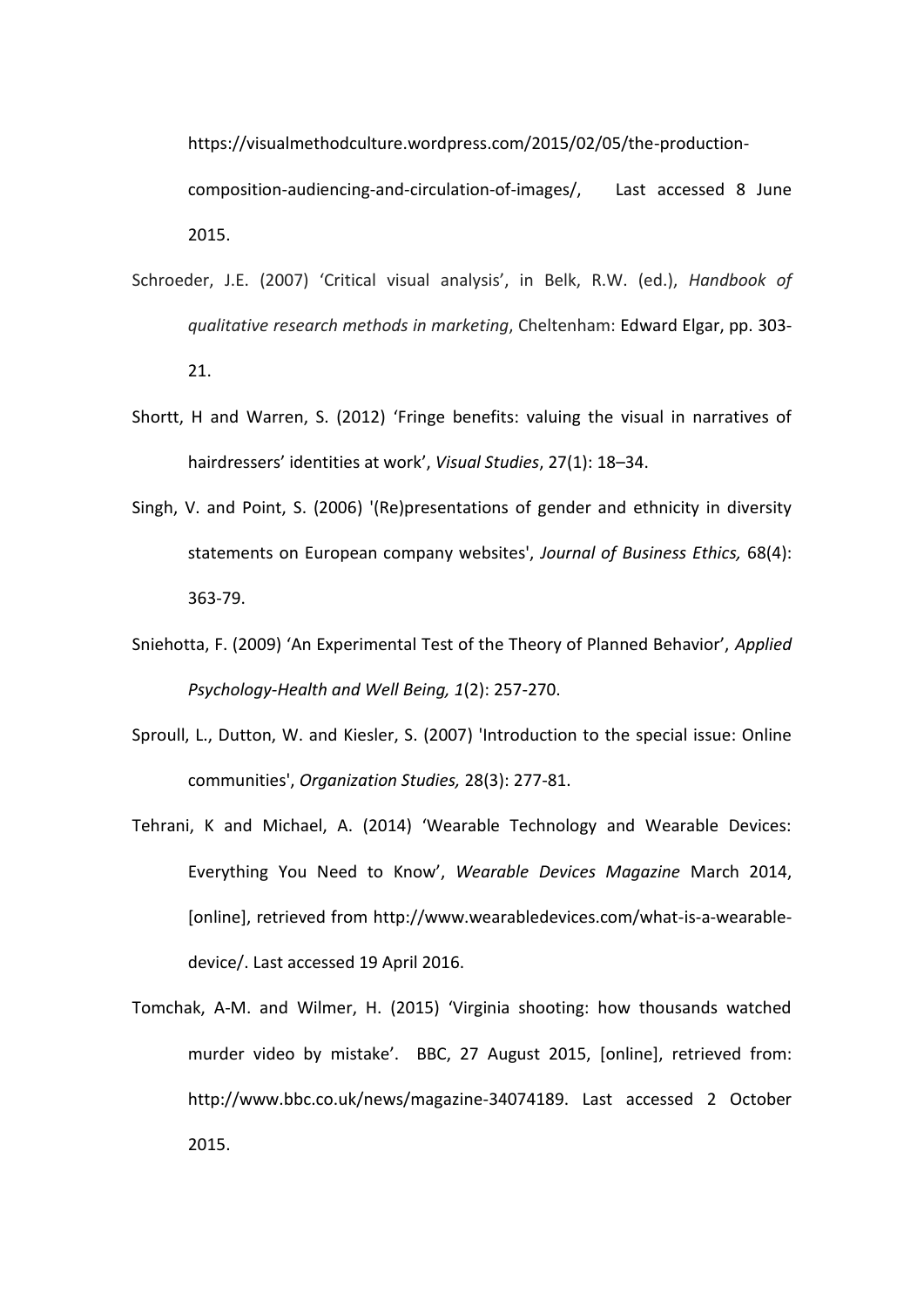- Tonks, A., Lyons, A.C. and Goodwin, I. (2015) 'Researching Online Visual Displays on Social Networking Sites: Methodologies and Meanings', *Qualitative Research in Psychology,* 12(3): 326-39.
- van Dijck, J. (2008) 'Digital photography: communication, identity, memory', *Visual Communication,* 7(1): 57-76.

van Leeuwen, T. (2005) *Introducing social semiotics,* London: Routledge.

- Ward, C.G. (2007) 'Stock Images , Filler Content and the Ambiguous Corporate Message', *Media Culture Journal, 10(5) (Electronic Journal)* [online], retrieved from: http://www.journal.media-culture.org.au/0710/04-ward.php. Last accessed 3 July 2012.
- Waters, R.D. and Jamal, J.Y. (2011) 'Tweet, tweet, tweet: A content analysis of nonprofit organizations' Twitter updates', *Public Relations Review,* 37(3): 321- 24.
- White, J. (2016) 'The reality of working life at Tata Steel's plant in Port Talbot', *South Wales Evening Post*, 5 May 2016, [online]. Retrieved from: [http://www.southwales-eveningpost.co.uk/reality-working-life-Tata-Steel-s](http://www.southwales-eveningpost.co.uk/reality-working-life-Tata-Steel-s-plant-Port/story-29232941-detail/story.html)[plant-Port/story-29232941-detail/story.html.](http://www.southwales-eveningpost.co.uk/reality-working-life-Tata-Steel-s-plant-Port/story-29232941-detail/story.html) Last accessed: 6 May 2016.
- Whiting, R. and Pritchard, K. (2015) '*Weary Women? Re-constructing retirement in the 21st century'*, paper presented at EGOS 2015, Athens, Greece.